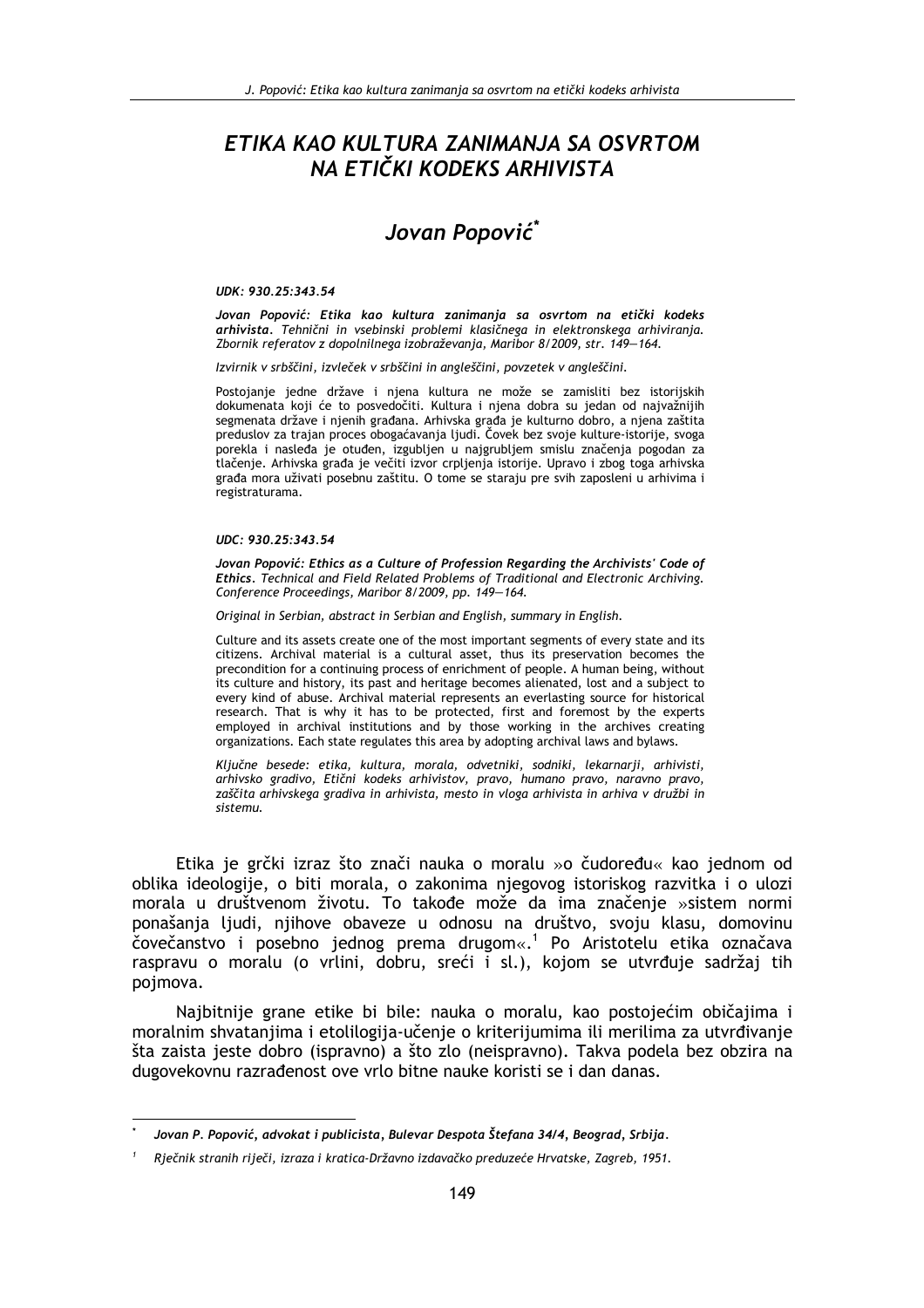Etika je područje kojim je arhivistika nedavno počela da se bavi, pa je utoliko teže objasniti cilj i osnovne pojmove, kao i razmotriti odnos etike i arhiva, elaborirati šta je etički kodeks i zašto je arhivima potrebna etika.<sup>2</sup> Cili i želja etike u arhivskoj delatnosti bila bi da se zajednički unapredi struka, koja igra izuzetno važnu ulogu u društvu svake države.

Etika, kao grana filozofije, definiše se kao nauka o ponašanju, koja traži idealan oblik ispravnog ponašanja, razmatra način na koji se ljudi odnose jedni prema drugima, bavi se poštenjem, odgovornošću, traganjem za savršenstvom, lojalnošću i integritetom i građanskom odgovornošću. Ona definiše i opisuje valjano ponašanje osobe. Etiku treba saznati radi svesnog i odgovornog delovanja. Etiku interesuje da li je nešto dopušteno ili nije, i koja načela čine pozadinu ideje dobra i zla. Etika objašnjava načela na kojima su zasnovani ispravni postupci, ali ne daje konkretna pravila za svaki slučaj pojedinačno.<sup>3</sup> Pod etikom podrazumevamo načelo pravilnog ili dobrog ponašanja i sastav vrednosti, pravila ili standarde koji regulišu ponašanje članova jedne zajednice.<sup>4</sup>

U rasuđivanju, kod donošenja odluke, etika nam pomaže i upućuje za koju se alternativu treba opredeliti, uvodi nas u stečene principe društveno prihvatljivog ponašanja. Etika nije primena zakona, jer se to podrazumeva. Kod etike treba imati sposobnost razmišljanja i rasuđivanja o svetu koji nas okružuje. Isto tako, moral i etika, bez obzira što nisu jedno te isto, imaju dosta sličnosti u značenju.

Moral se bavi motivima delovanja i odnosi se na običaje i postojeću praksu, dok se etika više odnosi na razmatranje ovih postupaka. Pošto je etika vrlina, čovekov izbor je onaj između dobrog i lošeg.<sup>5</sup> Svaki razuman čovek, a to je gro čovečanstva, bez obzira na funkciju i zanimanje, može da razlikuje šta je dobro a šta zlo i da na osnovu toga i donosi odluke. U humanističkoj etici, sam čovek je onaj koji postavlja normu i koji je subjekt normi, on je njihov formalni izvor. Dobro je ono što je za čoveka dobro, a zlo je ono što mu šteti. Na pitanje, šta je u datoj situaciji ispravan postupak, odgovor će dati etika.

Ne samo nabrojane činjenice, koje bi svaki zaposleni u arhivskoj struci morao znati, već i svi subjekti koji su u vezi sa arhivskom građom i registraturskim materijalom, moraju »imati na umu« pre svega domaće pozitivno pravno arhivsko zakonodavstvo i još dosta drugih pravnih akata - manje više internog karaktera. Sve to moraju imati »pri ruci«, jer se samo njihovom striktnom primenom u praksi stvaraju preduslovi za zaštitu arhivske građe.

Pre nego što se pređe na upoznavanje sa osnovnim arhivskim pojmovima, odnosno razjašnjenje šta se smatra arhivskom građom, a šta registraturskim materijalom, ocenjeno je, da je, bar za nekoliko konkretnih, bitnih društvenih delatnosti potrebno iskazati njihova prava i obaveze kroz »svoje« kodekse, da bi se lakše prikazao Kodeks arhivista, uzeti su za primer kodeksi sudija, advokata i lekara. Zajednički cilj profesija koje smo nabrojali, pa i drugih su: humanost, zakonitost, savesnost, ljudskost, istina, stručnost, pravičnost, principijelnost i doslednost.

Ibid.

Dr. Živana Heđbeli: »Arhivi i etika« časopis »Tehnični in vsebinski problemi klasičnega in elektronskega arhivirania«-Maribor, 2008.

Ibid.

Ibid.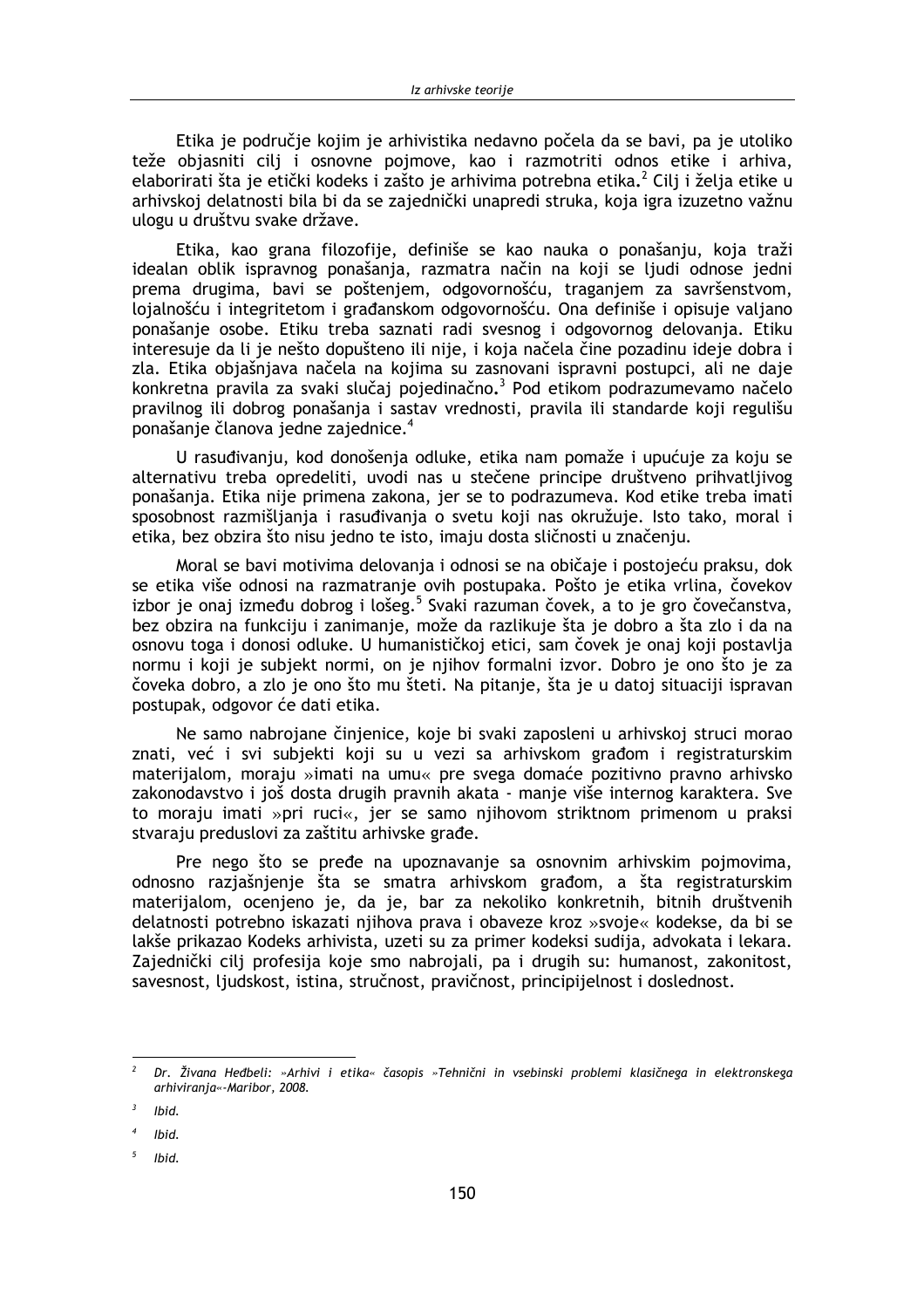Kodeks po pravilu obrađuje na potpun i sistematski način jednu oblast ili granu delatnosti. Oni imaju svoja pravila kojih se moraju pridržavati i poštovati. Onaj koji se ne pridržava tih propisanih normi, ne može pripadati toj asocijaciji.

Ići ćemo po redosledu, kako su profesije i navedene.

Sudije. Budući da profesija sudije podrazumeva stručnost, savesnost i humanost i da odlučuju o »životu i smrti« (mada je kod nas smrtna kazna zamenjena vremenskom kaznom), slobodi i neslobodi, svojini i imovini, ljudskim pravima i patnjama, istini i laži, upotrebi i zloupotrebi prava, ustavnosti i zakonitosti. Društvo sudija Srbije, »sa osećanjem odgovornosti za javno poverenje koje im je ukazano i ugled profesije kojom se bave«, utvrdilo je Kodeks sudijske etike na nivou republike Srbije. Načelne odredbe tog Kodeksa predviđaju da sudija treba da bude: nezavisan, profesionalan, slobodan, hrabar, pravedan, doličan, nepodmitljiv, posvećen funkciji koju obavlja, apolitičan i odan Kodeksu.

Dobro je što je »visoka funkcija sudija«, čija je nadležnost utvrđena ustavom i zakonima, našla za shodno da propiše, šta je i prirodno, humano, ljudsko, a pre svega profesionalno da i za svoju profesiju utvrdi Kodeks, čijih se odredbi sudije moraju pridržavati. Kodeks je postao »filozofija i način života svih sudija«.

Znamo da je rad suda javan. Po pravilu, to propisuju i ustavne odredbe svake civilizovane zemlje. Pošto je sistemskim, parničnim i drugim zakonima propisano kada sudski organi (sudska veća) isključuju javnost, to i nema potrebe da takvu odredbu predviđaju ustavi. Navešćemo neke od primera koje predviđaju zakoni Republike Srbije. U Zakonu o braku i porodici »Službeni glasnik SRS«, br. 22/80 i 11/88 i »Službeni glasnik RS«, br. 22/93, 35/94 i 29/2001, u sporovima osporavanja ili utvrđivanja očinstva, bračnim sporovima i dr. isključena je javnost; u Zakonu o parničnom postupku »Službeni glasnik RS« br. 125/2004. godine, članom 308 je omogućeno »da sud može iskliučiti javnost za glavnu raspravu ili samo za jedan niegov deo ako to zahtevaju interesi čuvanja službene, poslovne ili lične tajne, i interes javnog reda ili razlozi morala i sl.; i u Zakonu o krivičnom postupku »Službeni list SRJ« br. 70/2001, 68/2002, takođe je propisano da je »glavni pretres javan«, ali od otvaranja zasedanja, pa do završetka glavnog pretresa, veće može u svako doba, po službenoj dužnosti ili po predlogu stranaka, ako je to potrebno radi čuvanja tajne, čuvanja javnog reda, zaštite morala, zaštite interesa maloletnika ili zaštite ličnog ili porodičnog života okrivljenog ili oštećenog, isključiti javnost. Društvo sudija Srbije je kod usvajanja »svog« Kodeksa, svakako imala na umu i ove izuzetno važne propise.

Lekari, Lekari Srbije su usvojili Kodeks profesionalne etike Lekarske komore Srbije (»Sl. glasnik Srbije«, broj 121/2007). Odredbe tog Kodeksa vrlo jasno i izričito naglašavaju šta je životna dužnost lekara. Naime, član 4 predviđa, da je časna »životna dužnost lekara da svoju profesionalnu aktivnost što savesnije, požrtvovanije, humanije i prema svom najboljem znanju, posveti zaštiti zdravlja i lečenja ljudi. U skladu s tim, lekar poštuje ljudski život od njegovog početka do smrti, pruža zdravstvenu zaštitu i poštuje ljudsko telo i privatnost posle smrti«. Lekar je dužan da pomoć pruža svima jednako, bez obzira na njegove godine života, spol, rasu, veru, nacionalnu pripadnost, društveni položaj, obrazovanje, socijalno poreklo ili drugo lično svojstvo, pri čemu jednako poštuje ljudska prava i dostojanstvo.

Isto tako, lekari su dužni da čuvaju profesionalnu tajnu (U profesionalnu tajnu spadaju sva saznanja lekara i zdravstvenog osoblja o pacijentu i njegovim ličnim, porodičnim i socijalnim prilikama, kao i sve informacije u vezi sa utvrđivanjem, lečenjem i praćenjem bolesti. Profesionalnu tajnu lekar je dužan da čuva i posle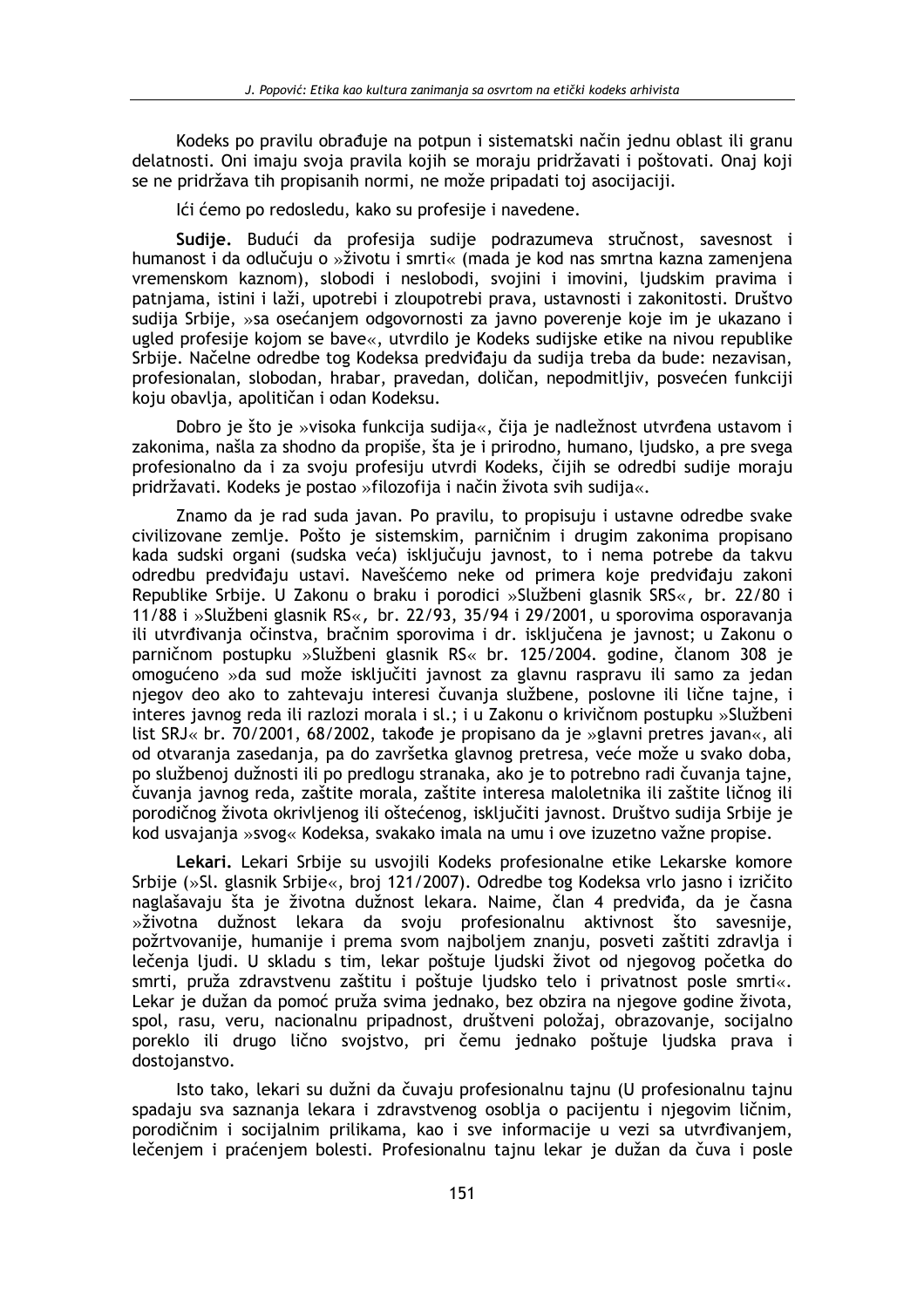smrti bolesnika, izuzev u slučaju kad bi to moglo da ugrozi život i zdravlje drugih ljudi.). Životna dužnost lekarske struke je takođe stalno, teoretski i praktično, stručno usavršavanje i primenjivanje najsavremenijih metoda lečenja.

Advokati. Advokatura je izuzetno važna delatnost. Njena prevashodna nadležnost bi bila: zastupanje, odbrana i drugi oblici pravne pomoći u cilju ostvarivanja i zaštite sloboda, prava i drugih interesa građana i pravnih lica. Advokatska komora Jugoslavije donela je Kodeks profesionalne etike advokata (Advokatska komora Jugoslavije, od 22. oktobra 1999. godine - »Službeni list SRJ« br. 43/99). Po tom Kodeksu, advokat, pre svega, ostvaruje i štiti interese klijenata, ali i služi interesima pravde i obavezan je da svojim profesionalnim i drugim javnim delovanjem i ličnim primerom doprinosi vladavini prava i društvu zasnovanom na poštovanju zakona.

Advokat, po pravilu, deluje u domenu ugroženih sloboda i prava i nepoznavanja propisa lica, koja su mu se obratila za pomoć. Naime, advokati, da bi opravdano nosili to ime, u svom radu moraju biti: stručni, samostalni, nezavisni, savesni. Podrazumeva se da moraju biti članovi Advokatske komore i imaju profesionalni ugled, da se služe samo dopuštenim sredstvima, da poštuju i čuvaju tajnu klijenta i dr. Advokatu je zabranjeno reklamiranje kojim bi sticao klijente, zatim bavljenje nespojivim i drugim poslovima.

Advokat mora poštovati sve odredbe Kodeksa profesije kojoj pripada. To je i prirodno, jer je obaveza čuvanja advokatske tajne bitna pretpostavka poverenja klijenata u advokata i nezavisnosti advokatske profesije. Naime, advokat je dužan da čuva kao tajnu sve što mu je klijent poverio ili što je tokom pripreme predmeta ili zastupanja na drugi način saznao ili pribavio, bilo da ga je sam klijent upoznao sa poverljivošću sadržaja, bilo da poverljivost sadržaja proizilazi iz prirode predmeta i brižljive ocene svih okolnosti. Međutim, obaveza čuvanja advokatske tajne postoji sve dok iznošenje poverljivog sadržaja može da povredi interese klijenta ili dok ne nastane okolnost koja advokata oslobađa takve obaveze, bez obzira da li je zastupanje u toku ili je prestalo.

Čuvanie advokatske taine dozvolieno je i u slučajevima: kada mu to klijent dozvoli, kada je to neophodno za sprečavanje najavljenog krivičnog dela sa znatnom društvenom opasnošću i kada je to potrebno za odbranu samog advokata. Inače, otkrivanje tajne, ne sme da se upotrebi na štetu klijenta niti u svoju korist ili korist trećeg lica.

Prilikom boravka u Argentini i to u provinciji Ćako podnosilac referata imao je priliku da za Dan advokata 29. 08. 2008. godine upozna i porazgovara sa jednim brojem advokata i čestita im praznik struke kojoj i sam pripada. Naime, uglavnom delatnost advokatska je dosta slična svuda u svetu i ima za cilj jedno, a to je, da primenjuje propise i štiti interese svojih klijenata. Tog dana u jednom od listova provincije Ćako koja izlazi u Rezistenciji, glavnom gradu te Provincije bilo je više naslova vezanih za advokaturu.

Jedan Rimokatolički sveštanik je svakodnevni kolumnista, dopisnik jednog dnevnog lista. Niegovo ime je padre Jose Ceshi. Za dan advokata napisao je u antrefileu članak pod naslovom »Dobar dan Ćako-advokati« i uz komentar izdvojio i preneo deset zapisanih advokatskih zapovesti priznatog Uragvajskog pravnika Eduarda J. Couture, Ovih deset preporuka imaju internacionalnu vrednost i važe za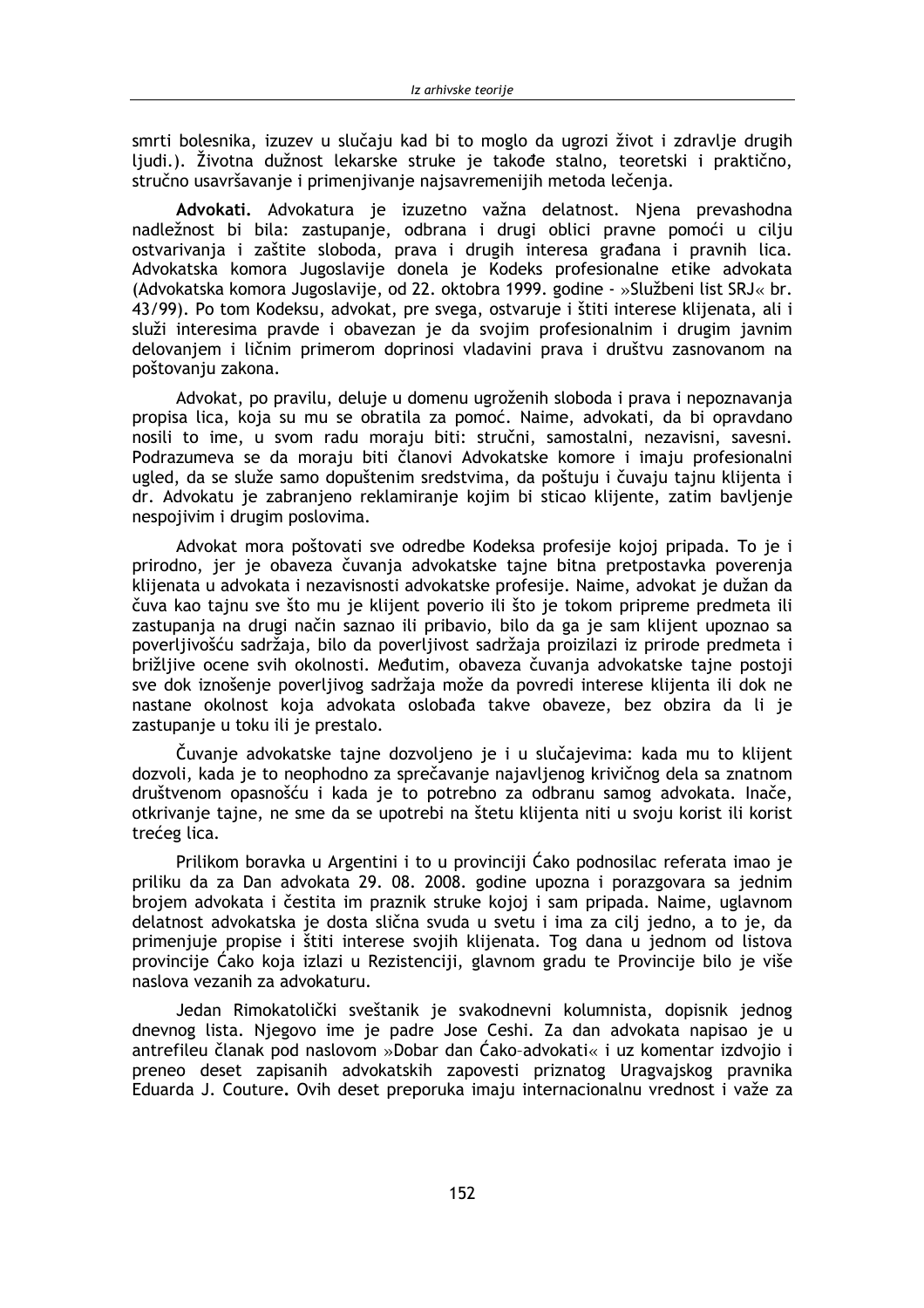sve koji obavljaju advokatsku profesiju. Kamo sreće da ih imaju u rukama i studenti prava, kada misle na svoju profesionalnu budućnost<sup>6</sup>.

Ova kratka »iznošenja« delova kodeksa navedenih profesija, uzeta su sasvim slučajno, a mogli su se skoro jednako preuzeti i kodeksi drugih delatnosti. No, razlog zbog čega su ovde uneti delovi kodeksa navedene tri profesije su da bi se iz svakog člana jasno videle obaveze zaposlenih u njima, sa ciljem da jednako pomognu svakom čoveku, u granicama propisanog a mogućeg, i da štite i osavremenjuju svoje delatnosti, opet zbog potrebe čoveka, gde se na prvom mestu iskazuje humanost.

Kod upoređivanja načelnih odredbi kodeksa, zaista je tačno da sve tri navedene profesije, svaka u svojoj delatnosti, iskazuju humanost, a sve u cilju zaštite ljudi, koji se strogo moraju pridržavati propisanih načela etičkih kodeksa svojih zanimanja.

U svakoj civilizovanoj zemlji, arhivska građa i registraturski materijal, štite se domaćim zakonskim i podzakonskim propisima i internim aktima, kao i međunarodnim propisima, koji uređuju ovu oblast izuzetno važne državne i društvene delatnosti. Znači, arhivska građa i registraturski materijal uživaju zakonsku zaštitu.

No, pre svega, treba se podsetiti šta je to arhivska građa, a šta registraturski materijal i koja je uloga arhivista?

Registraturski materijal, kao izvor za arhivsku građu, čini sav izvorni i reprodukovani (pisani, crtani, štampani, fotografisani, filmovani materijal, gde spadaju i svi oblici elektronskih zapisa) ili na drugi način zabeleženi dokumentarni materijal, koji je nastao u registraturama organizacija, ustanova, preduzeća, društava, partija, građansko pravnih lica i istaknutih naučnih, kulturnih, javnih, političkih i drugih ličnosti, pre nego što je iz njega odabrana arhivska građa.

Propisi (u većini zemalja sveta), koji bliže uređuju postupak rada u registraturama, jesu zakoni o kulturnim dobrima, zakoni o zaštiti arhivske građe i što je izuzetno važno, uredbe o kancelarijskom poslovanju.

Dugo se u upravnim strukturama, pa i u privredi, nije shvatalo da kancelarijsko poslovanje predstavlja »nervni sistem«; da je ono u punom smislu uslov za efikasno i uredno poslovanie: da je ono ključ u radu svih subjekata i veoma bogata riznica njihovih saznanja, prakse i iskustava koja se moraju svakodnevno koristiti i izučavati; da bez dobro organizovanog i dobro vođenog kancelarijskog poslovanja nijedan stručni radnik ne bi bio u mogućnosti da planira, obrazlaže, koordinira i kontroliše stručne radnje prilikom obrade pojedinih predmeta; da stanje i sistemi koji se primenjuju u kancelarijskom poslovanju svedoče o stepenu organizovanosti i sistematičnosti rada istih i stepenu kulture odnosa prema dokumentu, a takođe i savremenosti u njihovom ukupnom poslovanju.

Evo tih deset principa-pravila:

Učenje. Pravo se konstantno transformiše, ako ne učiš stalno, svakog dana sve si manje advokat.

Mišljenje. Pravo se uči studirajući, ali se izvršava (obavlja) razmišljanjem.

<sup>-</sup> Rad. Advokatura je jedna teška muka, budući da je servis pravde.

Borba. Moraš se boriti za pravo, ali kada su pravo i pravda u konfliktu bori se za pravdu.

Odanost. Budi odan (lojalan) prema tvojim klijentima.

Tolerancija. Tolerisati tuđu istinu, istom merom kako želiš da tolerišu tvoju.

<sup>-</sup> Strpljenje. Vreme ponekad donosi stvari koje su bez tvoje saradnje.

Zaborav. Advokatura je stalna borba strpljenja. Ako svaka bitka snažno tereti tvoju dušu mržniom dolazi dan kada život postaje nemoguć. Zaključi bitku i zaboravi brzo tvoju pobedu isto kao poraz.

Veruj. Advokatura je borba strpljenja. Veruj u pravo kao najviši faktor ljudskog suživota, u pravdu kao normalnu sudbinu prava, u mir kao zamenu dobrobiti pravde i zbog svega toga veruj u slobodu, bez toga nema ni prava ni pravde ni mira.

<sup>-</sup> Voli svoju profesiju. Ponašanje advokata u slučaju da jednog dana tvoj sin traži savet o svojoj budućnosti pokaži ponos kada preporučuješ da postane advokat.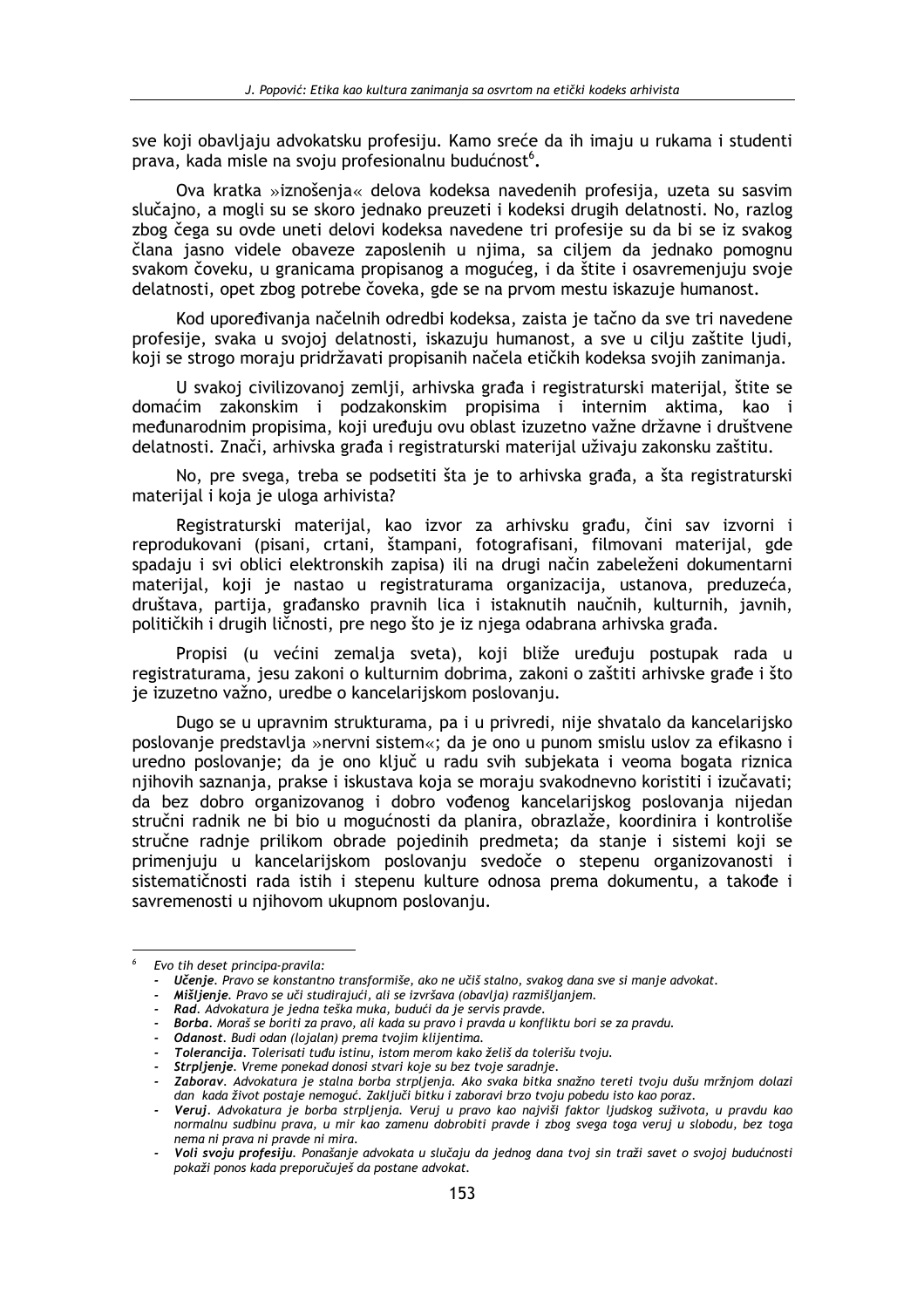Arhivisti moraju uvek imati na umu da na propise o kancelarijskom poslovaniu i propise o arhivskoj građi treba da gledaju kao na komplementarno i međusobno uslovljavajuće, na celinu koja predstavlja pravni sistem u širem smislu zaštite arhivske građe i registraturskog materijala. Samo tako shvaćeni pravni propisi iz ove oblasti i njihovo dosledno primenjivanje u operativnom radu omogućavaju uspešno izvršavanje zadataka, koji imaju za cilj da sadašnjim i budućim generacijama sačuvaju relevantne istorijske izvore, izvore trajne naučne vrednosti. Novi propisi o kancelarijskom poslovanju, trebalo bi da propišu obaveznu primenu automatske obrade podataka, uz jedinstvenu klasifikaciju predmeta po materiji, da bi se obezbedio unifikovani postupak za evidentiranje akata i predmeta, jedinstveni princip za arhiviranje i čuvanje predmeta, odnosno obradu arhivske građe - a time bi se uspostavio jedinstven režim u kancelarijskom poslovanju. Nastoji se da se napravi takav sistem arhiviranja predmeta i obrade arhivske građe, koji bi, preuzimanjem arhivske građe u arhiv, arhivsku građu odmah učinio pristupačnom za korišćenje. Arhivi takođe treba da razmisle da li da prihvate sisteme koje diktiraju savremena tehnička dostignuća, koji su, zato što su savremeni i bili prihvaćeni, potisnuli već proverene tradicionalne sisteme ili neke njihove delove<sup>7</sup>.

Novi oblici dokumenata, koji su rezultat mašinsko-čitljivih, magnetnih, i drugih medija, sve se masovnije stvaraju i na scenu stupa ponovo sintagma »kancelarija bez papira«, koju neuki i neupućeni smatraju vrhuncem savremenog kancelarijskog poslovanja iako svi pokazatelji, i u svetu i kod nas, upravo iznose frapantne podatke o sve većoj masovnosti papira i pored uvođenja savremenih tehnologija u poslovanju. Doskora su mnoge tribine koje su se održavale kod nas i u svetu, pod nazivom »upravlianie dokumentima u informacionim sistemima«, zaobilazile arhive. Savremena generacija, koja je uglavnom nosilac savremenih tehnologija, smatra da je dokumenat prevashodno roba, a informacije koje pružaju dokumenta predstavljaju jednu od glavnih snaga u oblikovanju društva, ili kako se često čuje - onaj ko upravlja informacijama, upravlja i svetom. Da bi se raspolagalo sa što većim brojem informacija iz dokumenata, uz smanjene troškove manipulacije nijma, formiraju se banke podataka sa povećanim kapacitetom čuvania informacija, do džinovskih razmera. Eksplozija elektronskih dokumenata, koji su kao nosioci podataka u stanju da i pored informacije memorišu i sliku i zvuk, dovela je do njihove neodoljive privlačnosti u savremenom svetu, jer dijalog sa mašinom je krajnje jednostavan. Na taj način dokumenat se javlja kao dematerijalizovan predmet, koji je iskorišćen za potrebe određenog trenutka ili nekog problema, te gubi svoje izvorno mesto nastanka (jer banke podataka najčešće to ne registruju), postaje suvišan i najčešće je osuđen na uništenje. To je i razlog i bojazan, da će se sve češće čuti ona stara mudrost »ništa što znamo nije sigurno«. A sigurni smo da treba biti zapisano. Pa ipak, treba pristupiti elektronskom načinu poslovanja, jer se njime sve sfere društvene delatnosti, pa i arhivska, bave u dve trećine civilizovanog sveta.

Arhivsku građu čini sav izvorni i reprodukovani ili na drugi način zabeleženi dokumentarni materijal bez obzira na vreme i mesto nastanka. Arhiv grubo rečeno bi bio upravna i kulturno naučna institucija sa brojnim složenim osetljivim i odgovornim funkcijama, u kojoj se po pravilu trajno čuva, obrađuje i daje na korišćenje arhivska građa, kao izvor i dokaz prošlosti. Zaštitu arhivske građe treba poveravati ne samo stručno-nadležnoj arhivskoj ustanovi, već i izuzetno osposobljenim kadrovima, jer

Jovan P. Popović, Upućenost i međuzavisnost uprave i arhiva u cilju osavremenjavanja i olakšavanja načina kancelarijskog poslovanja u: Tehnični in vsebinski problemi klasičnega in elektronskega arhiviranja, Maribor, 2005

Jovan P. Popović, Uvodno izlaganje povodom jubileja pedesetogodišnjice Arhiva Jugoslavije, Monografija Arhiva Jugoslavije, Beograd, 2000.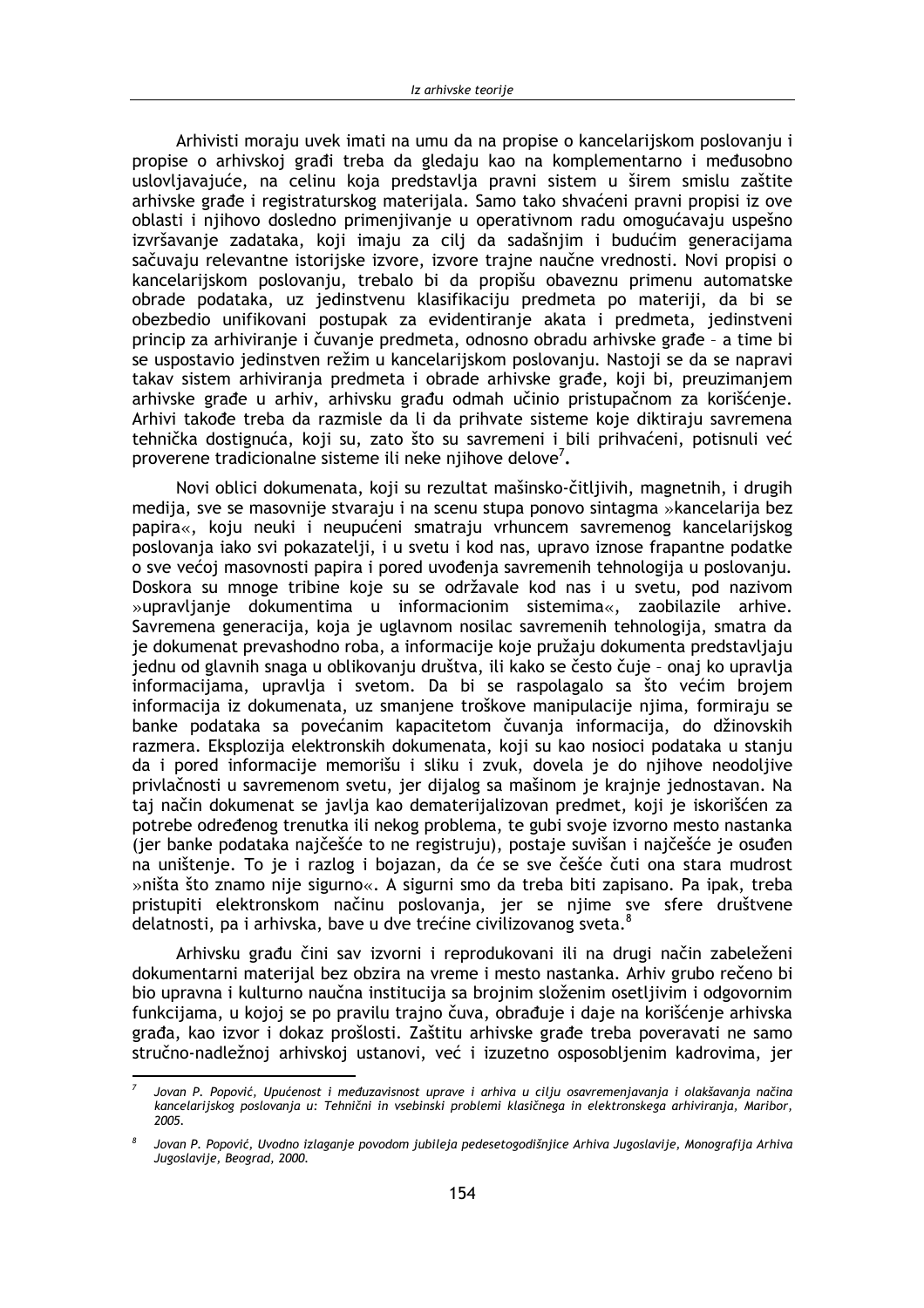»arhivska građa kao kulturno dobro jednako je vredna koliko i teritorija države koju obrađuje«. Dokumenti koji se čuvaju u arhivima služe da bi se bar jednom ponovo koristili. Koristili od liudi, bilo onih na koje se istraživana građa odnosi, bilo onih koji se bave naučno-istraživačkim i publicističkim radom. U tome je ponos i slava, sujeta i glas arhivske struke.<sup>9</sup>

Akademik Vlado Strugar, poznati naučnik i priznati istoričar, čovek koji je skoro sedam decenija posetilac i konstantni istraživač arhivske građe po arhivima kako u zemlji tako i u inostranstvu »srastao« sa arhivskom građom i arhivistima je prilikom proslave jubileja 50-ogodišnjice Arhiva Jugoslavije napisao između ostalog kako se oseća srećnim i ponosnim prilikom svakog prelaska praga arhivske ustanove.

Nijedan oblik delatnosti ne može se zamisliti bez zakonske regulative jer se njome uređuju sve oblasti društvenog života. U oblasti arhivske delatnosti normativni vid zaštite ima izuzetnu važnost, ne samo zbog velikog broja subjekata: imalaca i stvaralaca arhivske građe, samim time i ogromne količine arhivske građe, već i zbog njene neprocenjive vrednosti. Otuda je razumljivo što svako društvo posvećuje odgovarajuću pažnju arhivskom zakonadavstvu, a time i arhivskoj službi, kao delatnosti od posebnog društvenog interesa.

Upravo zbog toga, svi subjekti koji su u vezi sa arhivskom građom i registraturskim materijalom, moraju imati »pri ruci« državna zakonodavstva, međunarodne propise i još dosta drugih pravnih akata, manje više internog karaktera, jer se samo njihovom striktnom primenom u praksi stvaraju preduslovi za zaštitu arhivske građe. Stoga je neophodno predložiti da se arhivska zakonodavstva usklade, odnosno usaglase sa najnovijim dostignućima u načinu zaštite, sređivanja, valorizacije, izrade informativnih sredstava, korišćenja arhivske gradje, tehnici, tehnologiji, a naročito u primeni i zaštiti novih oblika elektronsklih zapisa. Cilj prenošenja iz analognog u digitalni oblik nije samo zaštita i edukacija, već i promovisanje istorijskog nasleđa koje ovim putem postaje dostupno široj javnosti. Na ovaj način, ustanove koje se bave zaštitom arhivske građe, prikazuju rezultate svoga rada, a samim tim i povećavaju njihov uticaj u sferi društvenog i naučnog života.<sup>11</sup>

Takođe, kao osnov izrade novih propisa iz zakonske delatnosti treba poštovati postojeće kriterijume, koje je iskustvo u dosadašnjem radu potvrdilo kao opravdane; primeniivati preporuke i standarde ICA, gde god je to moguće; poštovati odredbe Međunarodnih konvencija, bez obzira što prioritet imaju domaća zakonodavstva; bliže utvrditi prava i dužnosti stvaralaca i imalaca registraturskog materijala prema građi čiji su stvaraoci ili imaoci; kategorisati status privatnih arhiva kako bi arhivsku

Dr. Živana Heđbeli, Zašto (ni)sam ponosna biti arhivista, u: Arhivski vjesnik, Zagreb, 2006.

<sup>»</sup>Radostan je dolazak naučnikov u Arhiv Jugoslavije... Kroz onoliko listanja i proučavanja arhivskih spisa, naučnik je poslom istraživač a uzgred iznicanim pomislima jedva li ograničen maštar. I dok izdvaja gradivo za sastav sopstvene priče o ljudima i događajima u prošlosti i o radinosti naroda i razvitku društva. uređenosti države i vrstama vladavine, o činiocima politike, učesnicima ratovanja, ishodima svekolikog dejstva i borenja za život u miru i slobodi i naučnik je gospodar; prošlost je njegovo kraljevstvo; veliča rodoljublje boraca a prekoreva palost strašljivaca, zamerke izriče monarsima, teško ili blaže okrivljuje vlastodržce, vojskovođe obzirno spominje. Odista, u Arhivu Jugoslavije, naučnik se oseća i pesnikom i vladarom, ujedno prohodiocem duhovne uznesenosti, možda najlepše u samostalnoj moćnosti čovekovoj«, Monografija Arhiv Jugoslavije 1950- $2000$ 

Svakako da je poznavanje samih arhivalija bitan momenat prilikom donošenja odluke o njihovoj digitalizaciji. Za odredjivanje kriterijuma po kojima se snima gradja treba uzeti u obzir starost dokumenta kao i njegov značaj za nacionalnu istoriju. Pored toga frekvencija upotrebe, kvalitet snimka kao i mogućnost odredjivanja metapodataka utiču na odluku o digitalizaciji. Potrebno je pomenuti neke od odlučujućih faktora ovog procesa: prednost ima gradja velike vrijednosti kako bi se očuvala, te rukovanje izvornikom svelo na najmanju moguću mjeru, digitalizira se ona gradja za kojom postoji velika potražnja, Prihvatljivost nastalih digitalnih oblika, pomoć pri pristupanju digitalnim objektima - indeksi, baze, podataka digitaliziraju se jer u novom formatu takodje predstavljaju pomoć i td... Lidija Kodrić, Kulturna baština u projektima digitalizacije, Kladovo, 2007.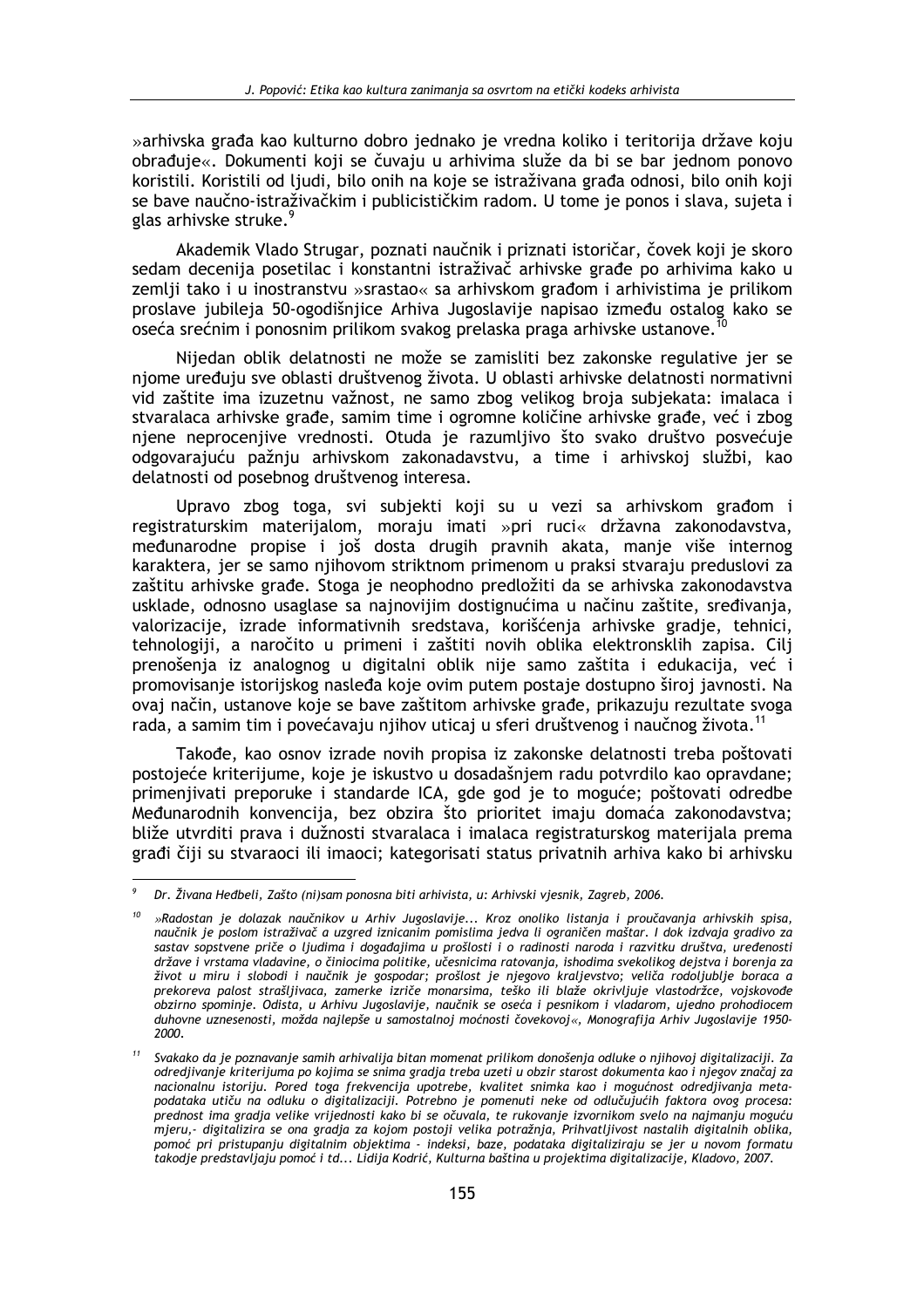građu koja se nalazi u privatnoj svojini evidentirali i njenim stvaraocima i imaocima pružili stručnu pomoć u pogledu njene zaštite, sređivanja, čuvanja, a posebno valorizacije registraturskog materijala; i ponovo treba reći da se arhivska građa i registraturski materijal moraju štititi svim propisanim i dozvoljenim merama kako u redovnim tako i u izmenjenim uslovima.

Koje je to obeležje - značajnost koju arhivisti pripisuju sami sebi i kako ih javnost doživljava? Takođe je dobro znati kakvi su odnosi između arhivista i korisnika i između arhivista i moći. Zaista je i funkcija, odnosno naziv zanimanja arhiviste izuzetno važna stvar. Arhivista mora da bude profesionalac, znalac, svestan i savestan u obavljanju svojih obaveza. I on je u suštini humanista, jer posredno, svojim zalaganjem i znanjem, jednako doprinosi pojedincu i državi u ostvarivanju njihovih prava, pobijanju ili potvrđivanju konkretnih činjenica zbog kojih su mu se i obratili, jer pre svega, on je veza i katalizator ostvarivanja nekog prava ili interesa. Istini za volju, iza arhiviste stoji ne samo ime, zvanje i zanimanje, već arhiv u kojem radi, a samim tim i rukovodstvo te institucije.

Onda je red da se postavi pitanje »Šta zapravo znači biti arhivista? Zapitala bi se dr. Živana Heđbeli. Šta je priroda (bit) arhiviste?« Po čemu arhiviste bilo ko može nepogrešivo da prepozna, kao što medicinare prepoznaju po stetoskopu, krojače po makazama, profesore po zamišljenosti i zaboravnosti, vojnike, policajce, pilote, vatrogasce i sl. po uniformama i epoletama? Takva pitanja postaju sve češća i sve značajnija. Znalo se i to da su arhivisti, gledano unazad, služili vlasti i čuvali im ono što je za vlast bilo bitno. Oni su bili bliski vlasti i moći. To su bili ljudi od poverenja, ljudi iz pozadine, logistika.<sup>12</sup>

Javnost još uvek arhivistu doživljava kroz »stari papir, prašinu, memlu, nečitljive rukopise, razna vrsta jezika i pisama i dr. čiji je jedini cilj čeprkanje po papirima, okrenut prošlosti da bi se došlo do određenog dokumenta i slično«.<sup>13</sup>

Uostalom, društvo se tako i prema njima ponaša i smatra, da ako se neko nije snašao u svojoj profesiji: prosveti, privredi, nauci, politici, diplomatiji, ili recimo čak u voženju kamiona, da je pravo mesto za njega rad u pisarnici ili arhivu. Čudno! Arhivisti su stručni liudi. Moraju biti ne samo školovani već i praktično obučeni. Arhivistika je nauka. Širom sveta su osnovani arhivistički fakulteti. Arhivisti su spona između ranijih perioda vremena sa modernim vremenima, sa novim tehnološkim razvojem u kojem se primenjuju elektronski oblici zapisa koji se trenutno koriste.

Koliko je puta arhivistu bilo teško kada za stranku nije uspeo da nađe ono što traži, a željeni bi joj dokument pomogao, recimo, da pronađe istinu o roditeljima ili stekne pravo na penziju, povrati oduzeto imanje? Kada to arhivista uspe, i sam se oseća srećnim. Dovoljno je da mu podnosilac zahteva kaže: »Pomogli ste mi i hvala Vam!« Isto tako, arhivista, sređujući arhivsku građu, čitajući dokumente, proživeo je sudbine ljudi na koje se spisi odnose. A kako i ne bi kad nailazi na dokumenta iz kojih proizilazi osećaj nepravde, recimo, zbog odluke suda, kad nailazi na hrabrost junaka pred streljanjem za vreme rata ili na veliki uspeh sportiste, na nečije imenovanje ili razrešenja sa određene funkcije i slično. Isto tako, arhivista se oseća ozarenim kad pronađe dokumenat potreban državi, regionu, opštini ili bilo kojem pravnom licu.<sup>14</sup>

Svesni važnosti arhivske delatnosti i ogromne uloge arhivista za istoriju, nauku, pravo, politiku, diplomatiju, kao i za pravna i fizička lica u pronalaženju

 $12$ Dr. Živana Heđbeli, Zašto (ni) sam ponosna biti arhivista, Arhivski vjesnik, Zagreb, 2006.

<sup>13</sup> Ibid.

Ibid.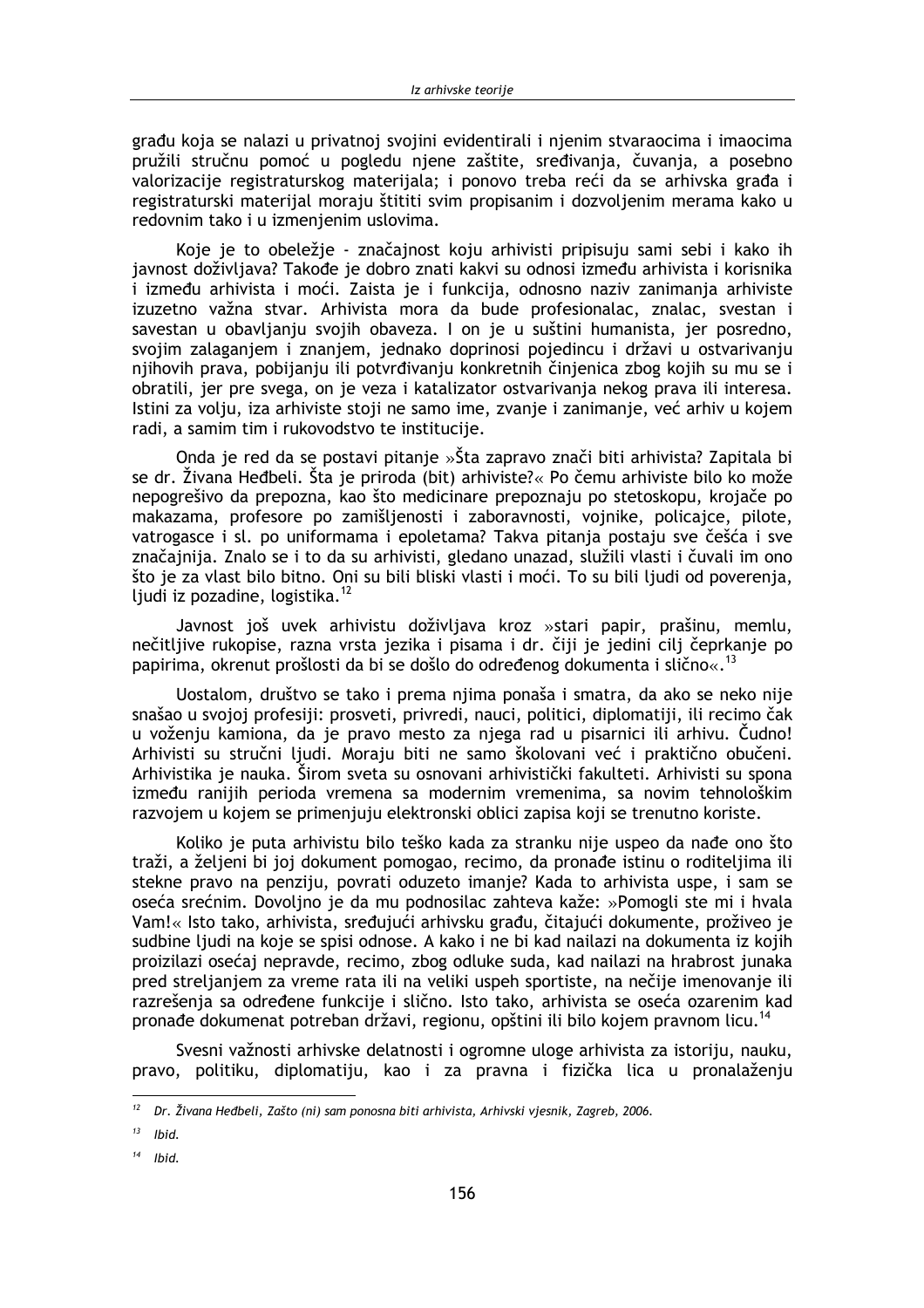dokumenata, koja odlučuju o sudbini ljudi i njihovim stanjima i pravima, arhivisti su smatrali da je potrebno da pripreme i usvoje etički kodeks arhivista.

Moralo je proći skoro pola veka vrlo uspešnog rada Međunarodnog arhivskog saveta, da bi arhivska delatnost po prvi put usvojila Etički kodeks arhivista. Etički kodeks arhivista usvojen je na XIII Međunarodnom kongresu arhivista, juna meseca 1996. godine, što je veliki događaj u arhivskoj struci, a time i u kulturi i nauci. Potrebno je naglasiti da je arhivistika, kao važna oblast ljudske delatnosti, čiji rezultati mogu da doprinesu, kako demokratizaciji društvenih odnosa, tako i ostvarenju ljudskih prava i sloboda sa aspekta mogućnosti korišćenja informacija iz pohranjene i sređene arhivske građe. Usvajanje Etičkog kodeksa arhivisti smatraju »svojevrsnim vidom Hipokritove zakletve«, iako mu u stručnoj i drugoj literaturi nije dat odgovarajući značaj, zašta nema opravdanja. Arhivisti polaze od pretpostavke da je za njih izuzetno važno da se u svakodnevnoj praksi primenjuju sve odredbe Kodeksa, kao uslov bez koga se ne može, a oni van struke, u centrima moći, nemaju pravilnu predstavu o značaju arhivske građe, pa ignorišu bilo kakve promene i domete.<sup>15</sup> Upravo, i zbog toga, arhivisti su ti koji moraju imati i odigrati važnu ulogu u potpunoj i pravilnoj primeni Kodeksa.

I to je jedan od razloga da se tekst Etičkog kodeksa arhivista od 10 principa tačaka, svakako sa bližom razradom, svakog od njih, unese u ovaj rad, koji će biti publikovan u prestižnom u arhivskoj delatnosti u svetu poznatom časopisu »Tehnični i vsebinski problemi klasičnega in elektronskoga arhiviranja«, čime će doći do ruku pre svih onima kojima su i najpotrebniji, a zatim i kod poštovalaca nauke i kulture.

#### $1.$ Arhivisti čuvaju integritet arhivske građe i tako garantuju da će ona ostati trajno i pouzdano svedočanstvo prošlosti.

Primarni zadatak arhivista je obezbeđivanje integriteta dokumenata koji su im povereni na brigu i čuvanje. U izvršavanju ove dužnosti, oni moraju da vode računa o legitimnim, jako ponekad međusobno suprotstavljenim, pravima i interesima poslodavaca, vlasnika, osoba koje se spominju u dokumentima i korisnika, prošlih, sadašnijh i budućih. Objektivnost i nepristrasnost arhivista su mera nijhove profesionalnosti. Oni moraju da se odupiru svakom pritisku, bez obzira odakle dolazio, kojem je cili manipulacija svedočanstvom ili prikrivanje ili iskrivljavanje činjenica.

#### $2.$ Arhivisti vrednuju, odabiraju i čuvaju arhivsku građu u njenom istorijskom, pravnom i administrativnom kontekstu, uz poštovanje principa provenijencije, omogućavajući tako da se očuvaju i jasno uoče izvorni odnosi među dokumentima.

Arhivisti deluju u skladu s opšteprihvaćenim načelima i praksom. Arhivisti moraju da obavljaju svoje zadatke i funkcije u skladu s arhivističkim načelima kada se radi o: nastajanju, rukovanju i raspolaganju registraturskom i arhivskom građom, uključujući elektronske i multimedijalne zapise, zatim o odabiranju i preuzimanju dokumenata radi njihovog konačnog smeštaja u arhive, kao i o bezbednosti, čuvanju i

<sup>&</sup>lt;sup>15</sup> I sam autor je imao zadovoljstvo da u svojstvu šefa arhivske delegacije SRJ, određene od strane Savezne vlade, kao učesnik Kongresa i predstavnik »A« kategorije Međunarodnog arhivskog saveta uzme učešća u njegovom radu podnoseći »svoj« koreferat. Na tom veličanstvenom međunarodnom skupu prisustvovalo je preko 3000 učesnika iz svih zemalja sveta.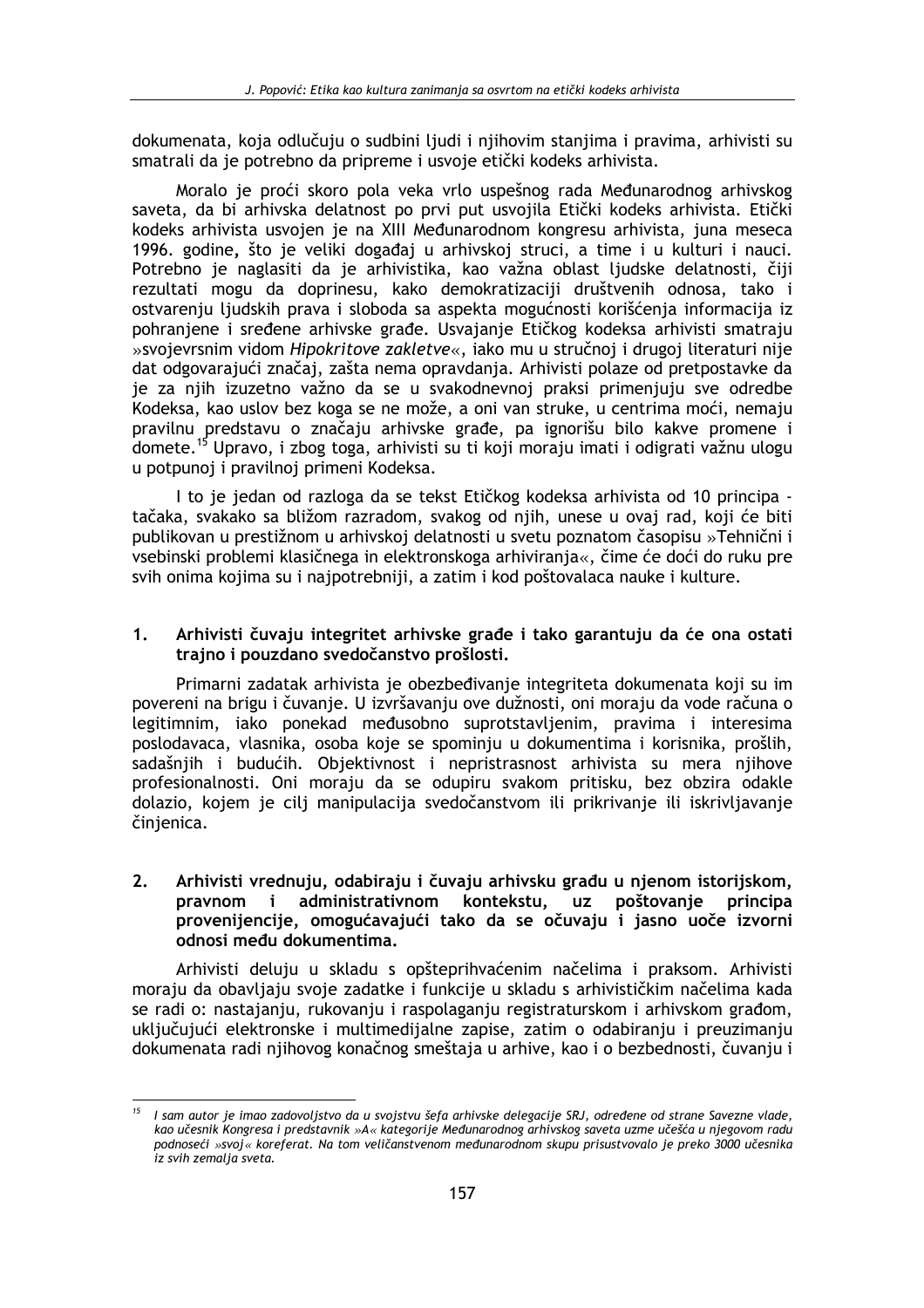zaštiti arhivske građe o kojoj brinu, te o sređivanju, opisivanju, objavlijvanju i obezbeđivanju dostupnosti dokumentima.

Arhivisti moraju da vrednuju dokumente nepristrasno, da svoj sud zasnivaju na temeljnom poznavanju administrativnih potreba svojih ustanova, kao i politike prijema arhivske građe u njima. Oni treba da sređuju i opisuju dokumente odabrane za čuvanje u skladu s arhivističkim načelima (naročito s načelom provenijencije i načelom prvobitnog reda) i opšteprihvaćenim standardima, što je pre moguće. Arhivisti treba da preuzimaju arhivsku građu u skladu s ciljevima i mogućnostima svojih ustanova. Ne smeju da zahtevaju ili da prihvataju preuzimanje građe kada bi to moglo da ugrozi integritet ili bezbednost dokumenata; treba da sarađuju, kako bi obezbedili najprikladniju zaštitu i uskladištenje dokumenata. Arhivisti treba da sarađuju u cilju povraćaja odnesene arhivske građe.

#### $3<sub>1</sub>$ Arhivisti treba da sačuvaju autentičnost dokumenata tokom arhivske obrade, zaštite i korišćenja.

Arhivisti moraju da obezbede da arhivska vrednost dokumenata, uključujući i elektronske ili multimedijalne zapise, ne bude umanjena u toku arhivističkog rada na odabiranju, sređivanju i popisivanju, zaštiti i korišćenju. Svako odabiranje sprovodi se u skladu s pažljivo utvrđenim postupcima i kriterijumima. Zamena originala drugim oblicima treba da se izvrši u svetlu pravne, istinite i informativne vrednosti dokumenta. Korisniku treba saopštiti da su dokumenti, čije korišćenje podleže ograničenjima, privremeno sklonjeni iz fascikle.

#### $4.$ Arhivisti treba da obezbede kontinuiranu dostupnost i razumljivost dokumenata.

Arhivisti odabiraju dokumenta za trajno čuvanje ili za uništenje prvenstveno da bi sačuvali bitno svedočanstvo o delovanju osobe ili ustanove koja ih je stvorila ili prikupila, istovremeno vodeći računa da se interesi istraživača menjaju. Arhivisti moraju da budu svesni da preuzimanje dokumenata sumnjivog porekla, ma kako da su zanimlijva, može da podstiče nezakonitu trgovinu. Oni treba da sarađuju sa svojim kolegama i službama nadležnim za hvatanie i gonienie osoba osumniičenih za krađu arhivske građe.

#### $5<sub>1</sub>$ Arhivisti treba da vode dokumentaciju o svojim aktivnostima na obradi arhivske građe, kako bi mogli da ih obrazlože.

Arhivisti treba da se zalažu za pravilnu primenu kancelarijskog poslovanja tokom životnog veka dokumenata i da sarađuju sa stvaraocima registraturske građe pri upotrebi novih oblika zapisa i prakse uvođenja novih informacionih tehnologija. Oni ne treba da brinu samo o prikupljanju postojećih dokumenata, već i da obezbede da se u postojeće informacione i arhivske sisteme od samog početka ugrade odgovarajući postupci, koji će omogućiti da se vredni dokumenti sačuvaju. Arhivisti koji pregovaraju sa ovlašćenim službama ili s vlasnicima o predaji dokumenata, treba da obezbede da odluka bude zasnovana, kad god je to primenljivo, na punom uvažavanju sledećih elemenata: ovlašćenju za predaju, poklon ili otkup; na finansijskom dogovoru i koristi; na planu za sređivanje i obradu; na autorskom pravu i uslovima korišćenja. Arhivisti treba trajno da čuvaju dokumenta o preuzimanju arhivske građe, o čuvanju i celokupno obavljenom arhivskom radu na njoj.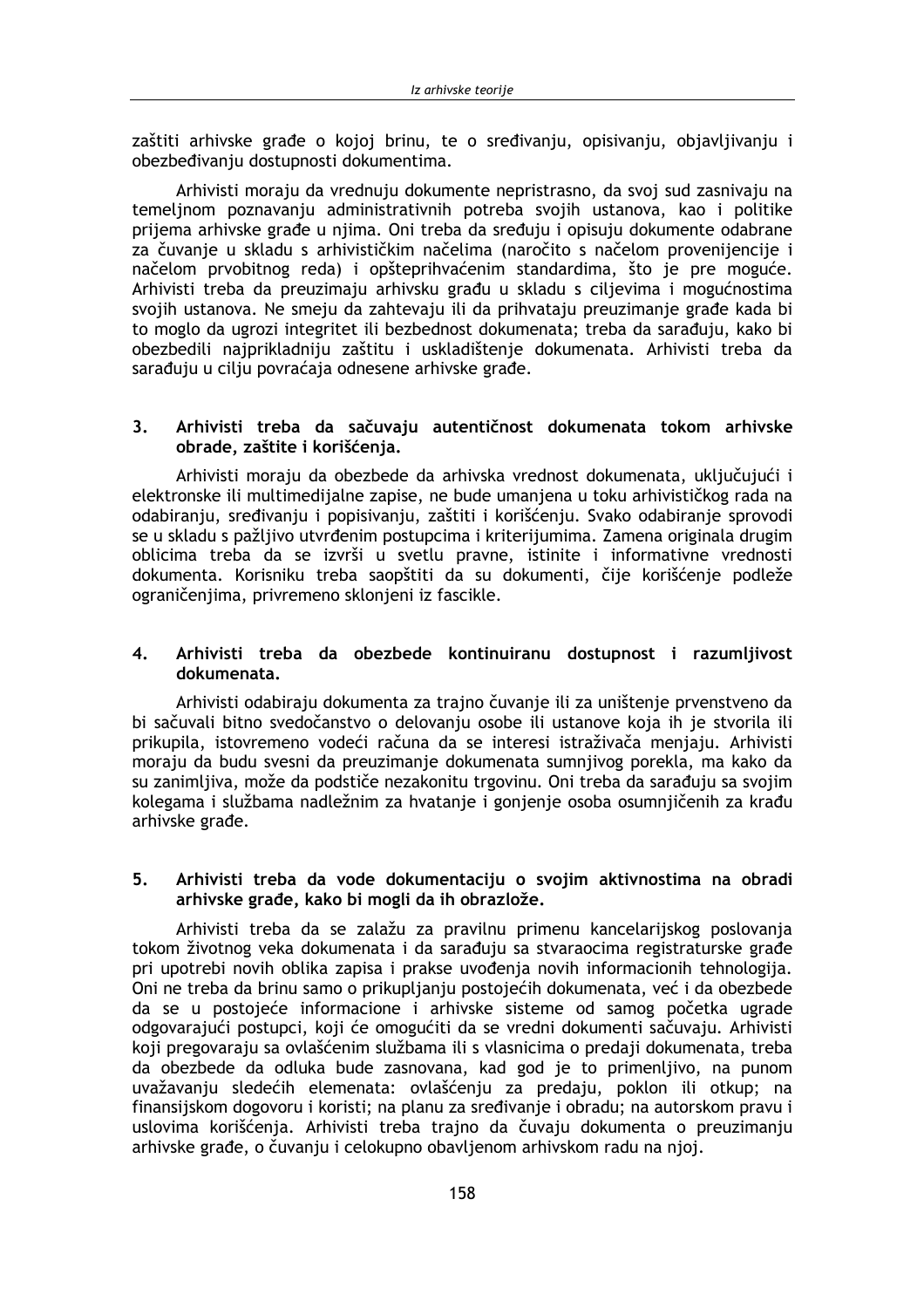#### Arhivisti treba da promovišu naiširu moguću dostupnost arhivske građe i 6. obezbede jednaku uslugu svim korisnicima.

Arhivisti treba da izrađuju odgovarajuća opšta i posebna informativna sredstva za svu arhivsku građu koju čuvaju. Oni treba nepristrasno da pružaju savete i da koriste sva raspoloživa sredstva, kako bi svima obezbedili ujednačeni nivo usluga. Arhivisti treba da nastoje da pomognu, da ljubazno odgovaraju na sva razumna pitanja koja se odnose na arhivsku građu koju čuvaju i da podstiču njeno korišćenje u najvećoj mogućoj meri, u skladu sa politikom ustanove, zaštitom građe, zakonskim odredbama, pravima pojedinaca, kao i sporazumima sa darodavcem. Potencijalne korisnike treba da obaveste o postojećim ograničenjima kod korišćenja i da ih pravedno primenjuju. Arhivisti treba da suzbijaju nerazumna ograničenja u pristupu i korišćenju arhivske građe; moraju, međutim, da predlože ili prihvate jasno utvrđena ograničenja s privremenim trajanjem kao uslovom za preuzimanje. Oni treba da se strogo pridržavaju i nepristrasno primenjuju sve dogovore postignute u trenutku preuzimania arhivske građe ali, u interesu liberalizacije pristupa, oni bi morali da dogovore uslove ugovora kada se okolnosti promene.

#### $\overline{7}$ . Arhivisti treba da poštuju i pravo na pristup arhivskoj građi i pravo na privatnost i da postupaju u skladu sa relevantnim zakonodavstvom.

Arhivisti treba da zaštite privatnost pravnih i fizičkih lica, kao i državnu bezbednost, bez uništavanja informacija, naročito kada se radi o elektronskim zapisima gde su promene i brisanje podataka uobičajena praksa. Oni moraju da poštuju privatnost osoba koje su stvorile dokumenta, ili na koja se dokumenta odnose, naročito kada te osobe nemaju uticaja na odluke o korišćenju i raspolaganju dokumentima.

### $\mathbf{R}$ Arhivisti treba da koriste posebno poverenje koje im je ukazano za dobro svih, te da izbegavaju da upotrebliavaju svoj položaj za neopravdano sticanie vlastite ili bilo čije dobiti.

Arhivisti treba da se suzdržavaju od svih aktivnosti koje bi mogle da ugroze njihov profesionalni integritet, objektivnost i nepristrasnost. Ne smeju iz svoje delatnosti da izvlače finansijske ili druge lične koristi koje bi bile štetne za ustanove, korisnike i kolege. Arhivisti ne smeju za sebe da prikupljaju originalna dokumenta ili da učestvuju u bilo kakvoj trgovini dokumentima. Treba da izbegavaju delatnosti koje bi u javnosti mogle da izazovu utisak sukoba interesa. Arhivisti mogu da koriste arhivsku građu svoje ustanove za lična istraživanja i objavljivanje, samo ukoliko se takav posao obavlja pod istim uslovima pod kojima rade ostali korisnici arhivske građe. Ne smeju da otkrivaju ni da koriste informacije do kojih su došli radom na arhivskoj građi kojoj je pristup ograničen. Ne smeju da dopuste da njihov lični interes za istraživanje ili objavljivanje dođe u sukob sa profesionalnim ili administrativnim obavezama zbog kojih su zaposleni. Kada koriste arhivsku građu svoje ustanove, arhivisti ne smeju da koriste svoje saznanje o neobjavljenim rezultatima pojedinih istraživača a da ih prethodno ne obaveste o svojoj nameri da se njima posluže. Arhivisti mogu da iznose svoje ocene i mišljenja o radovima drugih u svojoj oblasti, uključujući i radove nastale na osnovu dokumenata koji se čuvaju u njihovim institucijama. Arhivisti ne smeju da dopuštaju nikome izvan svoje struke da se meša u njihove poslove i obaveze.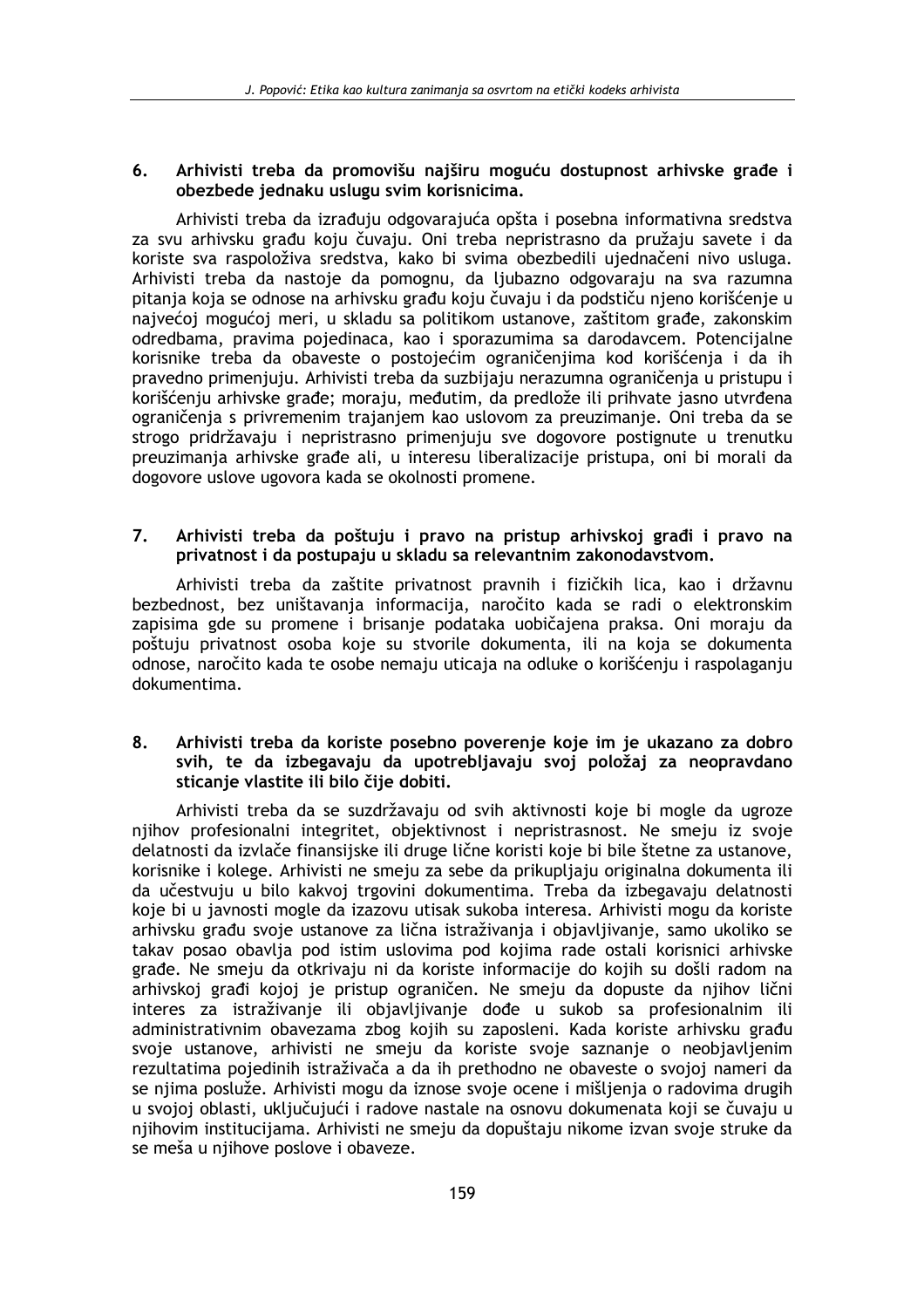## $\mathbf{Q}$ Arhivisti moraju da nastoje da dostignu najviši profesionalni nivo sistematičnim i stalnim obnavljanjem znanja iz oblasti arhivistike i razmenom rezultata svojih istraživanja i iskustava.

Arhivisti treba da nastoje da razvijaju svoje stručno znanje i da se osposobljavaju, da doprinose napretku arhivistike i da obezbede da oni, čije obrazovanje ili obuku nadgledaju, budu osposobljeni za kompetentno obavljanje svojih zadataka.

# 10. Arhivisti treba da unapređuju zaštitu i korišćenje svetske arhivske baštine kroz saradnju s pripadnicima vlastite i drugih struka.

Arhivisti treba da nastoje da pobolišaju saradnju i da izbegavaju sukobe s kolegama, da rešavaju probleme podsticanjem poštovanja arhivističkih standarda i profesionalne etike. Arhivisti treba da sarađuju s predstavnicima sorodnih struka u duhu međusobnog poštovanja i razumevanja.

Etički kodeks arhivista postavlja visoke standarde ponašanja u arhivskoj struci. On nove članove arhivske struke upoznaje sa novim standardima, iskusne arhiviste podseća na njihove profesionalne odgovornosti, a kod javnosti podstiče poverenje u struku. Pod pojmom »arhivist« u Kodeksu su obuhvaćeni svi koji su odgovorni za nadzor, preuzimanje, obradu, čuvanje, zaštitu i rukovanje arhivskom građom. Ustanove i arhive treba podsticati da prihvate politiku i praksu koja će olakšati implementaciju ovog Kodeksa. Cilj Kodeksa je da članovima struke pruži etički okvir ponašanja, a ne određena rešenja za pojedinačne probleme. Implementacija kodeksa zavisi od arhivskih ustanova i stručnih udruženja i može se sprovesti putem obrazovanja, kao i utvrđivanjem određenih smernica u slučaju nedoumica, istraživanja neetičkog ponašanja i, ukoliko je potrebno, primene sankcija.

Ono što inicira, a što je već duže vreme postao imperativ za efikasan rad kako za potrebe registratura, tako i za potrebe arhiva, je neophodnost reforme kancelarijskog poslovanja i starih registraturskih sistema koji nameću nova i savremena tehnološka dostignuća. Rad registratura u savremenim uslovima, treba da počiva na primeni savremenih informatičkih tehnologija, koje omogućavaju brzu komunikaciju i potrebu zadovoljavanja sve brojnijih zahteva javnosti za informacijama koje se za njima postavljaju. Sa ovim, zapravo, želimo da kažemo sledeće: osavremenjavanje kancelarijskog poslovanja je neophodno; praćenje nastanka novih dokumenata takođe; upoznavanje i uvođenje savremenih informacionih tehnologija i sl. - mora da bude u sferi interesovanja svakog arhiva, jer mu je cilj da obezbedi dugoročnu zaštitu arhivske građe.

Univerzitetski profesor-arhivista dr. Azem Kožar u priručniku »Arhivistika u teoriji i praksi«, Tuzla, 2005. godine, govoreći o arhivističkoj etici, kroz deset propisanih Kodeksovih načela, izabrao je za komentarisanje dva aspekta (tačke paragrafa) 8, koji propisuje »da osobito poverenje koje je dato arhivistima u nadležnost treba da koriste na dobro sviju i ne služe se svojim položajem za ličnu ili bilo čiju neopravdanu korist«. Autora ovog referata je to podstaklo da upravo o tom načelu i sam nešto kaže.

Ranije je na prostorima bivše SFRJ, u vezi sa poslovima nadzora arhiva (arhivista) nad stanjem zaštite i sređenosti arhivske građe u nastajanju (u registraturama), bilo slučajeva protivpravnog sticanja materijalne koristi. Naime, arhivisti koji su vršili nadzor, umesto profesionalnog odnosa, umeli su, da tamo gde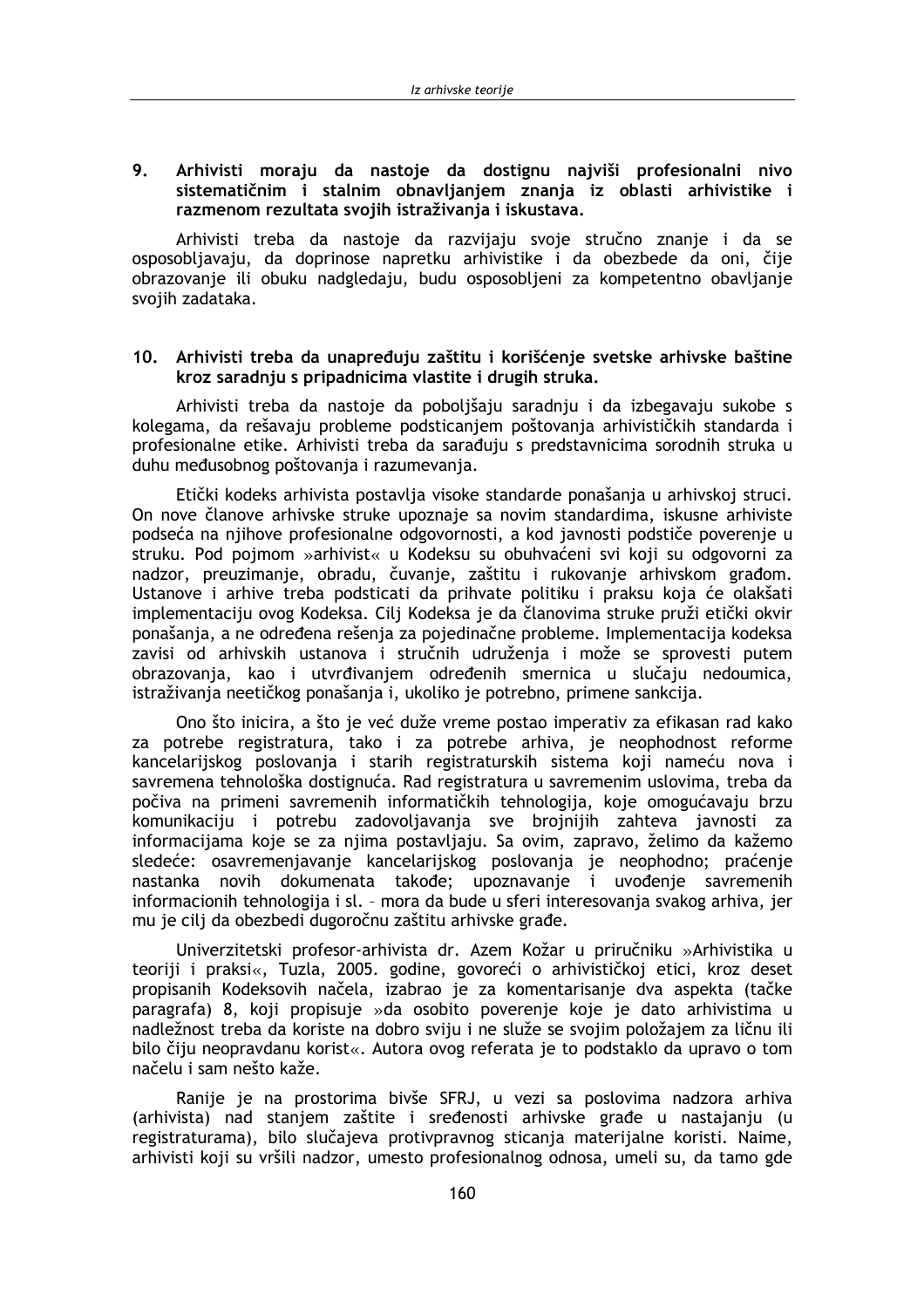nisu strikno primenjivani zakonski i podzakonski propisi, ucenom iskoriste slabost zaposlenih u registraturama (koji su uzgred rečeno, u dosta slučajeva nestručni). Oni su kod nadzora odgovornim pojedincima u registraturama predočavali njihove zakonske i podzakonske propuste, i pretili im (nadzornoj službi) podnošeniem krivičnih ili prekršajnih prijava nadležnim sudskim ili upravnim organima, zavisno od težine učinjene povrede propisa. Umesto toga, nuđeno im je navodno najbolje rešenje, da im ti isti arhivisti, koji su obavili kontrolu, uz dobru naknadu »dovedu« arhivsku građu u red. Takve ponude su najčešće i prihvatane.

Time su se kršile odredbe Etičkog kodeksa arhivista, jer su se neetički ponašali. Razlozi nisu bili samo nesavesno poslovanje i zarada novca, već je to bilo povezano, pa i uslovljeno zbivanjima u društvu, a posledica je poremećenost sistema vrednosti društva u tranziciji. U zemljama razvojne demokratije teško da bi se to moglo desiti.

Isto tako, u okviru istog načela (osmi paragraf), predviđeno je »da arhivisti ne dopuštaju nikome izvan svoje struke da se meša u njihove poslove i zadatke«. Postavlja se pitanje da li je to moguće ispoštovati u zemljama u tranziciji? Ne, to nije moguće, čak ni u zemljama stabilne demokratije, a kamoli u zemljama koje »uobličavaju« (u zemljama u tranziciji). Politika odlučuje i o strategiji razvoja arhivske struke u zemljama u tranziciji. To se ostvaruje ne samo zakonima, već i preko njihovih predstavnika delegiranih u najviše stručne arhivističke organe u arhivskim savetima ili upravnim odborima. Tako je politika ponekad direktno uticala na rad u pojedinim državama ili kako se u navedenom Priručniku za konkretni slučaj iznosi »na rad bosanskohercegovačkih arhivista«. I ne samo tamo, takvih ili sličnih primera je bilo i u drugim državama, a naročito u zemljama ranijeg socijalističkog društvenog uređenja.<sup>16</sup>

Arhivistici je potrebna nova revolucija ili, naučno govoreći, nova paradigma. Memorija treba jednako da obuhvati: bogate-siromašne, učene-neobrazovane, većinu-maniinu. muškarce-žene. odrasle-diecu. državnu upravu-nevladine organizacije, dobro-loše, istinito-lažno. Nova tehnička čudesa i nove informativne mogućnosti, koliko god proširuje krug našeg saznanja, toliko i omogućuje »silama zla da sliku sveta uobličavaju prema svojoj volji i laž proizvode u istinu. U takvom svetu činjenice gube vrednost, istina se revitalizuje, pa je i najveću nepravdu moguće promovisati u 'višu' pravdu. Politika i etika se odavno ne dozivaju. Božanstvo pravde počesto zamenjuje demon interesa«.<sup>17</sup>

Zadaci i preporuke arhivista, na osnovu usvojenog Kodeksa, u glavnim crtama bili bi da: sačuvaju integritet arhivskih fondova, štite, vrednuju, odabiraju i čuvaju arhivsku građu u njenom istorijskom, pravnom, naučnom i administrativnom konceptu, poštujući pravo porekla građe, sačuvaju integritet dokumenta, obezbede dostupnost i razumlijvost dokumenta, da prilikom obrade dokumenata vode evidencije da bi lakše mogli da urade obrazloženja i informativna sredstva, promovišu laku dostupnost korisnicima arhivske građe, pravo na privatnost, poštovanje važećeg arhivskog zakonodavstva, pristup arhivskoj građi, državnu bezbednost, da ne zloupotrebliavaju ukazano poverenje obavljanja časne dužnosti arhiviste, te da izbegavaju sticanje lične koristi zloupotrebljavajući posao koji obayliaiu, da u syom poslu budu profesionalci i da se u tom praycu stalno osposobljavaju, kao i da unapređuju zaštitu i korišćenje svetske arhivske baštine kroz saradnju sa pripadnicima sopstvene struke i sa licima koji rade u drugim delatnostima. Ove odredbe obaveznosti odnose se pre svih na imaoce i stvaraoce

<sup>&</sup>lt;sup>16</sup> Dr. Azem Kožar, Arhivistika u teoriji i praksi, Arhiv Tuzlanskog kantona, Tuzla, 2005.

<sup>&</sup>lt;sup>17</sup> Gojko Đogo, Dva venca, časopis za književnost i kulturu-Bileća, 2007/2008.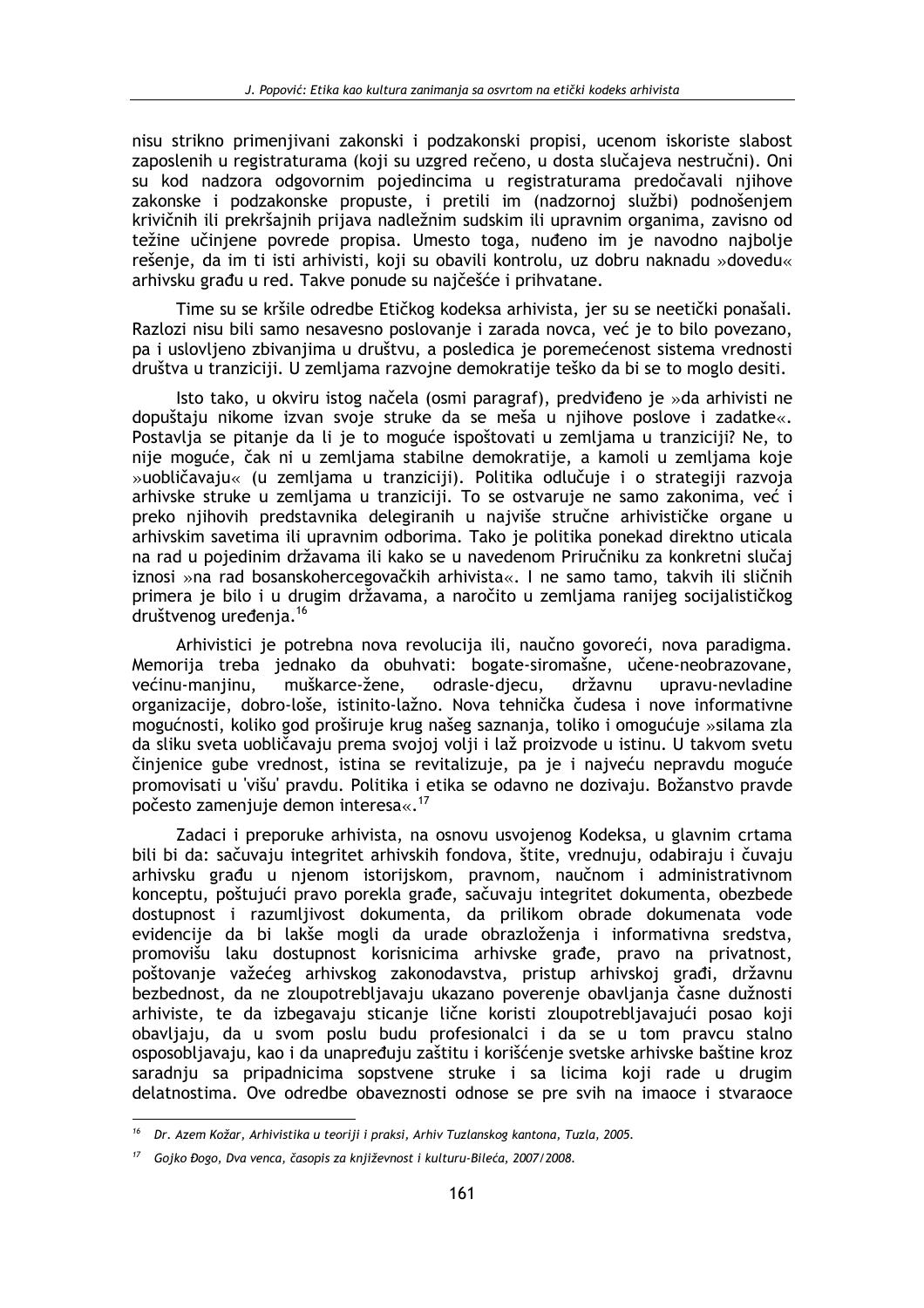arhivske građe i sve zaposlene u pisarnicana registratura i, naravno, na arhivske radnike zaposlene u arhivskim ustanovama. Dokumenta se čuvaju i moraju sačuvati, kako bi jednom ili u više navrata, koristila fizičkim i pravnim licima kojima su potrebna u razne svrhe. Razlog je taj što arhivska građa sadrži obilje informacija čije korišćenje direktno utiče na stepen ostvarenja ljudskih prava i sloboda, to jest, na demokratizaciju ukupnih odnosa u svakoj sredini. Mnoga od tih prava se ostvaruju preko arhiva, posredno, a dok je građa u registraturama i neposredno, izdavanjem informacija kao dokaza iz arhivskih fondova i zbirki. Na taj način arhivi utiču na mogućnost ostvarenja jednog od najvećih dometa civilizovanog sveta, a to su ljudska prava. Svakako, to će zavisiti kako od karaktera političkog sistema, tako i od institucija sistema u koje ubrajamo i same arhive.<sup>18</sup>

Da bi čovek, koji je po prirodi stvari osetljivo lice, delovao u smeru struke, propisanih normi domaćeg i međunarodnog zakonodavstva, Kodeksa arhivista i drugih preporuka svetske arhivske asocijacije arhivista, treba ga motivisati da »zadate poslove« obavlja u stvaralačko humanističkom pravcu. Delujući u tom pravcu on ostvaruje visoke rezultate. Zato se ne bi smelo dozvoliti da arhivista pravi jaz između normativnog i onog što primenjuje. Zavisno od toga koliko konkretno stručno lice veruje u propisano, u tolikoj će ga meri, po pravilu i primenjivati. Upravo i zbog toga, pre svih, zaposlene u arhivima treba motivisati i usmeravati da »izrastaju« u samostalne ličnosti, koje samostalno odlučuju. Sve propisane odredbe Kodeksa imaju za cilj da, kako kroz obaveznost, tako i kroz prava štite i zaštite arhivsku građu, da je stručno, svesno i savesno obrađuju i učine je što dostupnijom za korišćenje, trudeći se da uvek poštuju važeće zakonske propise i privatnost, kako bi njihov sveukupan rad koristio na dobrobit svima.<sup>19</sup>

Autor ovog rada je na prošlogodišnjem, Međunarodnom savetovanju u Radencima 2007, godine, podneo referat pod naslovom »Korišćenie i obiavlijvanje arhivske građe koja se odnosi na zarobljenike i logoraše iz Drugog svetskog rata (moralna i pravna zaštita njihove ličnosti)«. Dokumenta koja je konsultovao, nalaze su se u fondovima Arhiva Jugoslavije. U tom referatu govorio je o patnjama i zverskim mučenjima ratnih zarobljenika sa jugoslovenskih prostora u zloglasnim logorima Evrope. Nad niima su vršeni nainehumaniji eksperimenti koji ne dolikuju ni životiniama, a kamo li liudkom biću. Od trplienia sopstvenih psihičkih i fizičkih mučenja i gledanja šta se nad drugim zarobljenicima-logorašima radi, veći broj logoraša je izludeo. Injekcije su im davane samo radi medicinskih eksperimenata i uništenja. Izgleda da su »gasna komora i krematorijum« bili jedine dobre i isprobane lekarske preventive.

Poštujući privatnost mučenih ljudi na kojima su vršeni i eksperimenti, bilo bi nemoralno, a time i nenormalno, da se kroz navođenje njihovih imena iznose oblici ogleda i mučenja koji su vršeni nad njima, jer se time nanosi bol i patnja ne samo stradalnicima, već i njihovim članovima porodica. Samim tim, iz humanih i moralnih razloga, da se ne bi povredilo dostojanstvo ličnosti i naneli bolovi i patnie, ti dosijei nisu davani na korišćenje, jako su rokovi zabrane istekli, jer je uvek nadjačavala svest i savest onih koji su o tome odlučivali. O tome je odlučivao starešina Arhiva. To nije bila moralna norma iz obaveznosti, već neka lična karakterna obaveza, kojom se ispunjava neka moralna vrednost. Bilo je to njegovo diskreciono pravo. To bi bila

<sup>&</sup>lt;sup>18</sup> Dr. Azem Kožar, Arhivistika u teoriji i praksi, Arhiv Tuzlanskog kantona, Tuzla, 2005.

Jovan P. Popović, Uporaba in objavljanje arhivskega gradiva, ki se nanaša na vojne ujetnike iz Druge svetovne vojne (Moralna in pravna zaštita), Tehnični in vsebinski problemi klasičnega in elektronskega arhiviranja, Maribor, 2008.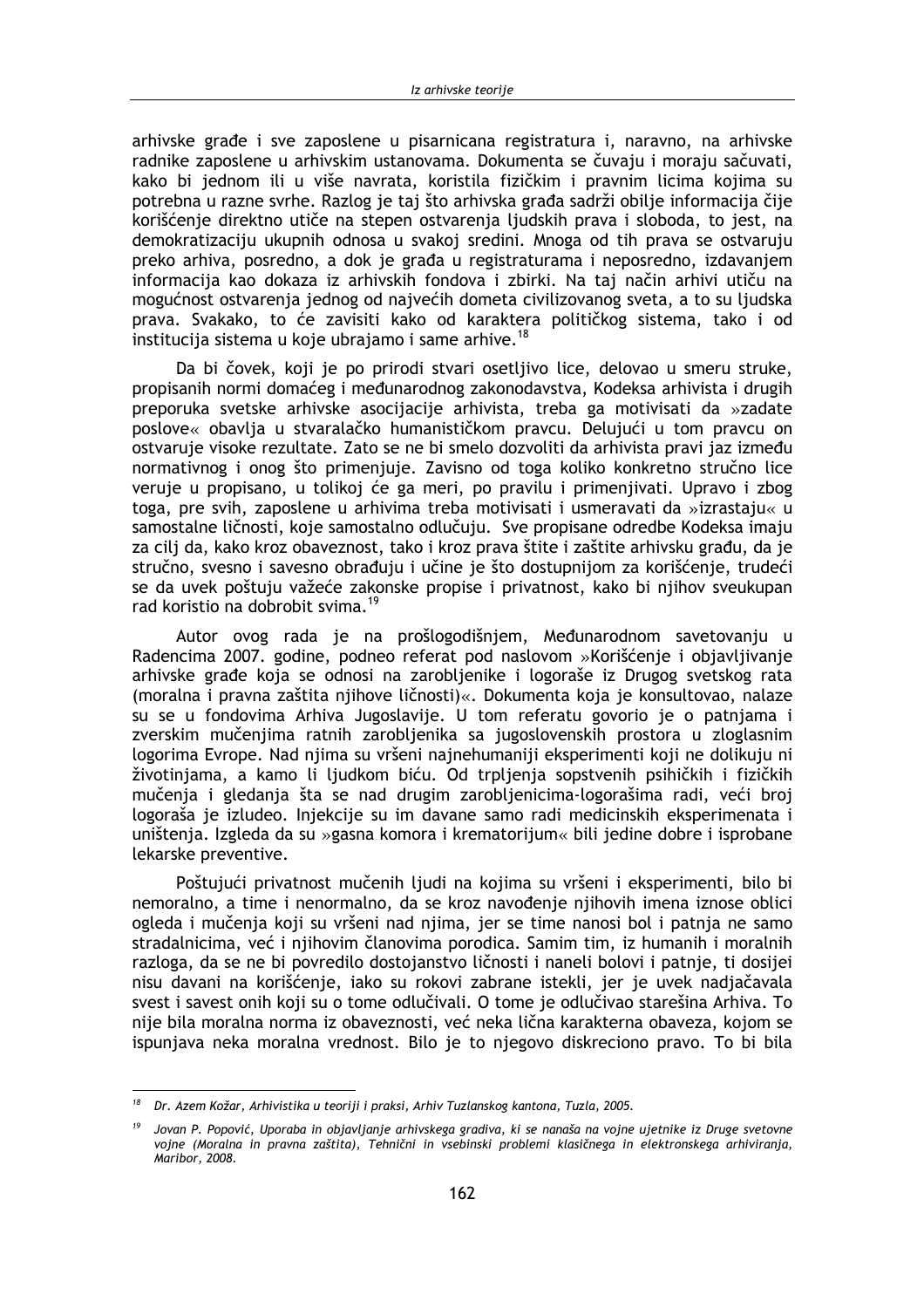prava primena jednog od principa-načela Etičkog kodeksa arhivista koji su prema tim mučenicima i njihovim porodicama iskazali humanost.

Postavlja se pitanje, dali bi bila povreda Etičkog kodeksa arhivista, ukoliko se ne bi u javnost iznela imena ratnih mučitelja - zločinaca ili ukoliko bi se objavila imena žrtava nad kojima su vršeni eksperimenti? Povreda etike i morala bilo u oba slučaja. Naredbodavci i izvršioci tih gnusnih dela ne bi smeli izbeći propisane kazne, niti njihova imena ostati neobjavljena. Naprotiv javnost sa tim mora biti upoznata. Takođe ne bi trebalo dozvoliti korišćenje arhivske građe ratnih zarobljenika, nad kojima su vršena »vivo eksperimenti«, jer bi se time vređala njihova ličnost i dostojanstvo i nanosio bol i patnje. Tako je i postupano u Arhivu u kom je autor referata radio.

Arhivisti ne smeju da služe samo vlasti i politici i da su uz vlast, što je od ranije i bila praksa, već uz struku i nauku i da poštuju ličnost svakog građanina, te da se prema arhivskim dokumentima odnose kao i prema svojim najvažnijim-ličnim dokumentima (kao što su lična karta, pasoš, diploma, zdravstvena legitimacujia i sl.).

Arhivisti skoro svih zemalja sveta su svesni saznanja: da je sve veći pritisak za korišćenjem arhivske građe, da je sve prisutnija savremena tehnika, koja je u funkciji razmene informacija i da je etički i moralni pritisak koji arhivisti osećaju u svesnosti značaja snage i vrednosti autentičnog dokumenta, koji je jači od vremena, pa se prema njima i odgovorno osećaju i odnose. Iako iscrpljeni u stručnom radu arhivisti volino ili nevolino preuzimaju na sebe obavezu da snose odgovornost za višestruko i kompleksno pitanje zaštite države ili pojedinca kod određivanja koja dokumenta i informacije treba uskratiti korisnicima, u cilju zaštite interesa svih subjekata, bez obzira što znaju da je sama istina najmanje štetna i da treba nastojati da to saznanje prodre i u stavove državnih organa. Svakako toga moraju biti svesni i zakonodavci donoseći zakone, i druge propise kojima se preciziraju obaveze arhiva.

Prilično sporo, ali je u ovim vremenima sve više prisutno saznanje da arhivska delatnost dobija mesto koje joj pripada u društvu. Arhivisti takođe. Upravo, i zbog toga, arhivisti su ti koji moraju imati i odigrati važnu ulogu u potpunoj i pravilnoj primeni Kodeksa.

**SUMMARY** 

# ETHICS AS A CULTURE OF PROFESSION REGARDING THE ARCHIVISTS' **CODE OF ETHICS**

A country, when found in a changed economic, political and social situation, needs to question its authorities whether the leading social structures are really ready and capable to undertake the inherited state's organization and its management, despite the openly expressed readiness for a change, transforms very slowly. The key function the state authorities have to perform during the processes of state transformation is the establishment of a legal state. Adoption of modern legislation which covers all of the social segments is the main precondition for the transition states in order to be accepted by the local, European and international associations. Their international position and respect depends upon this prerogative.

Archival legislation and the organization of archival service in the Republic of Serbia is rather well set and mostly in compliance with modern archival development and management of this very important, state and socially orientated profession.